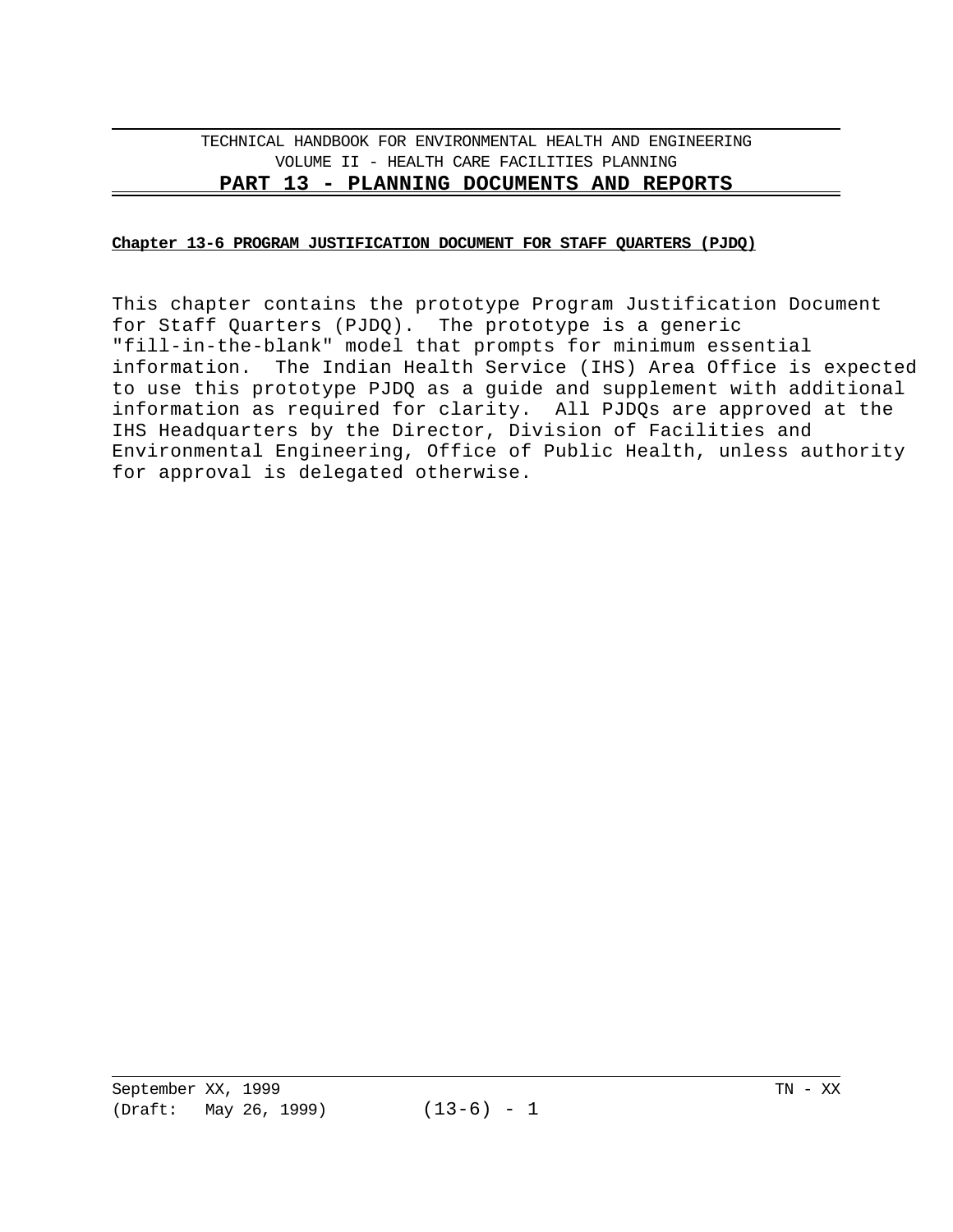PROGRAM JUSTIFICATION DOCUMENT for STAFF QUARTERS INDIAN HEALTH SERVICE **[Name of Health Care Facility] [Location], [State]** (Project No. **[Number assigned by IHS HQ]**)

**[Month] [Year]**

**[Name of Area]** AREA INDIAN HEALTH SERVICE INDIAN HEALTH SERVICE PUBLIC HEALTH SERVICE DEPARTMENT OF HEALTH AND HUMAN SERVICES

September XX, 1999 TN - XX (Draft: May 26, 1999) (13-6) - 2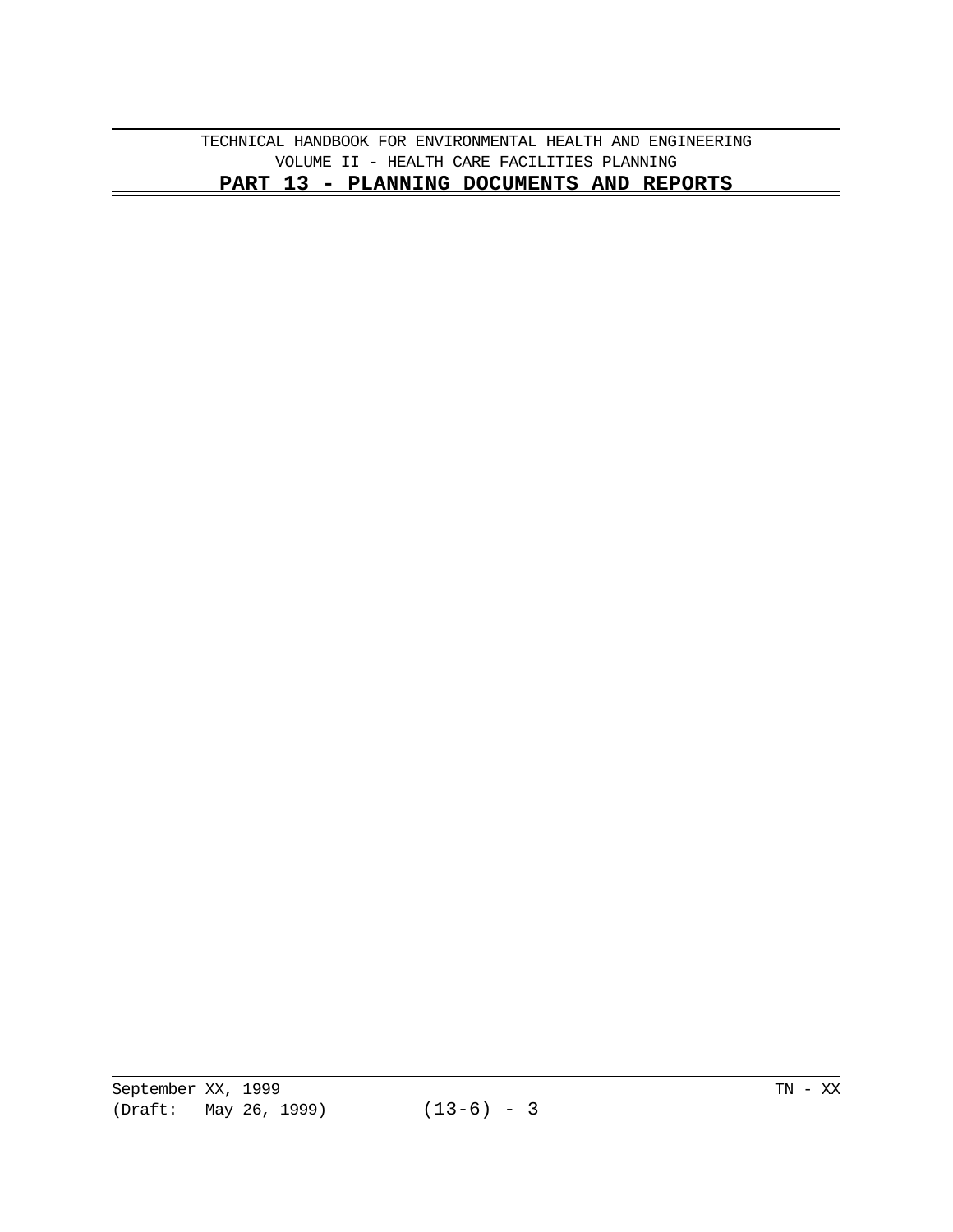> PROGRAM JUSTIFICATION DOCUMENT for STAFF QUARTERS INDIAN HEALTH SERVICE **[Name of Health Care Facility] [Location], [State]**

RECOMMEND APPROVAL:

**[Name]** Date **[Assistant Surgeon General (If applicable)]** Director **[Name of Area]** Area Indian Health Service Indian Health Service

APPROVE:

**[Name]** Date **[Assistant Surgeon General (If applicable)]** Director Division of Facilities and Environmental Engineering Office of Public Health Indian Health Service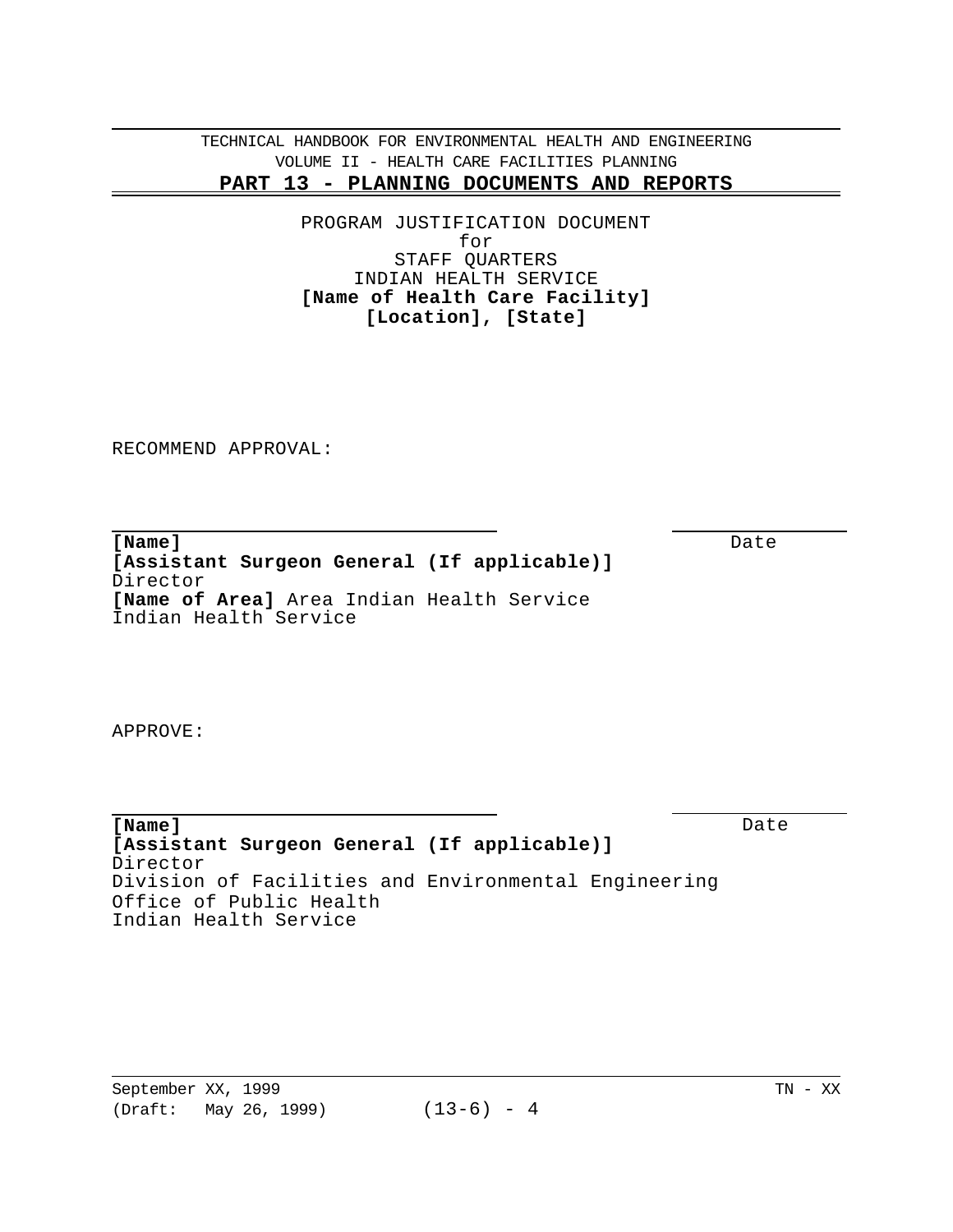# **PART 13 - PLANNING DOCUMENTS AND REPORTS**

### Program Justification Document for Staff Quarters Indian Health Service **[Name of Health Care Facility] [Location], [State]**

# **TABLE OF CONTENTS**

| <b>SECTION</b> |                                                                                                                                                                                                                                                                                                                                                                                                                                                                                                                                                                                                                                                                                                                                                                                                                                                                                                    | <b>PAGE</b> |
|----------------|----------------------------------------------------------------------------------------------------------------------------------------------------------------------------------------------------------------------------------------------------------------------------------------------------------------------------------------------------------------------------------------------------------------------------------------------------------------------------------------------------------------------------------------------------------------------------------------------------------------------------------------------------------------------------------------------------------------------------------------------------------------------------------------------------------------------------------------------------------------------------------------------------|-------------|
|                | List of Abbreviations .                                                                                                                                                                                                                                                                                                                                                                                                                                                                                                                                                                                                                                                                                                                                                                                                                                                                            | iii         |
| Τ.             | INTRODUCTION<br>T.                                                                                                                                                                                                                                                                                                                                                                                                                                                                                                                                                                                                                                                                                                                                                                                                                                                                                 | ı           |
| II.            | GENERAL                                                                                                                                                                                                                                                                                                                                                                                                                                                                                                                                                                                                                                                                                                                                                                                                                                                                                            |             |
|                | (NOTE TO PROGRAMMER: Omit the content of this section if this Program<br>Justification Document for Staff Quarters (PJDQ) is attached as Tab H to a<br>Program Justification Document (PJD) for a health care facility, that has this<br>section included.)                                                                                                                                                                                                                                                                                                                                                                                                                                                                                                                                                                                                                                        |             |
| TTT.           | DESCRIPTION OF SERVICE UNIT AND SERVICE AREA                                                                                                                                                                                                                                                                                                                                                                                                                                                                                                                                                                                                                                                                                                                                                                                                                                                       |             |
|                | (NOTE TO PROGRAMMER: Omit the content of the below subsections if this PJDQ<br>is attached as Tab H to a PJD for a health care facility, and if the PJD has<br>this information included.)                                                                                                                                                                                                                                                                                                                                                                                                                                                                                                                                                                                                                                                                                                         |             |
|                | A. Location<br>$B_{\perp}$<br>Access.<br>Demographics .<br>$\mathcal{C}$ .<br>$\cdot$ $\cdot$ $\cdot$ $\cdot$ $\cdot$<br>Topography and Climate<br>D.<br>$\cdot$ $\cdot$ $\cdot$ $\cdot$ $\cdot$ $\cdot$ $\cdot$ $\cdot$<br>$\mathbf{L}$<br>Housing and Public Facilities<br>$E_{\rm A}$<br>$\mathbf{r}$ and $\mathbf{r}$ and $\mathbf{r}$ and $\mathbf{r}$<br>F. Utilities<br>G. Education<br>$\cdots$<br>$\cdots$<br>H. Economy<br>$\mathbf{r}$ , $\mathbf{r}$ , $\mathbf{r}$ , $\mathbf{r}$ , $\mathbf{r}$ , $\mathbf{r}$ , $\mathbf{r}$ , $\mathbf{r}$ , $\mathbf{r}$ , $\mathbf{r}$ , $\mathbf{r}$ , $\mathbf{r}$ , $\mathbf{r}$ , $\mathbf{r}$ , $\mathbf{r}$ , $\mathbf{r}$ , $\mathbf{r}$ , $\mathbf{r}$ , $\mathbf{r}$ , $\mathbf{r}$ ,<br>Social and Political Profile<br>$T_{\rm{tot}}$<br>$\sim$ $\sim$ $\sim$ $\sim$ $\sim$ $\sim$ $\sim$ $\sim$<br>J. Available Health Care Services |             |
| IV.            | EVALUATION OF STAFF QUARTERS NEEDS<br>Overview<br>А.<br>$\mathbf{r}$ , $\mathbf{r}$ , $\mathbf{r}$<br>Staffing Analysis<br>B.                                                                                                                                                                                                                                                                                                                                                                                                                                                                                                                                                                                                                                                                                                                                                                      |             |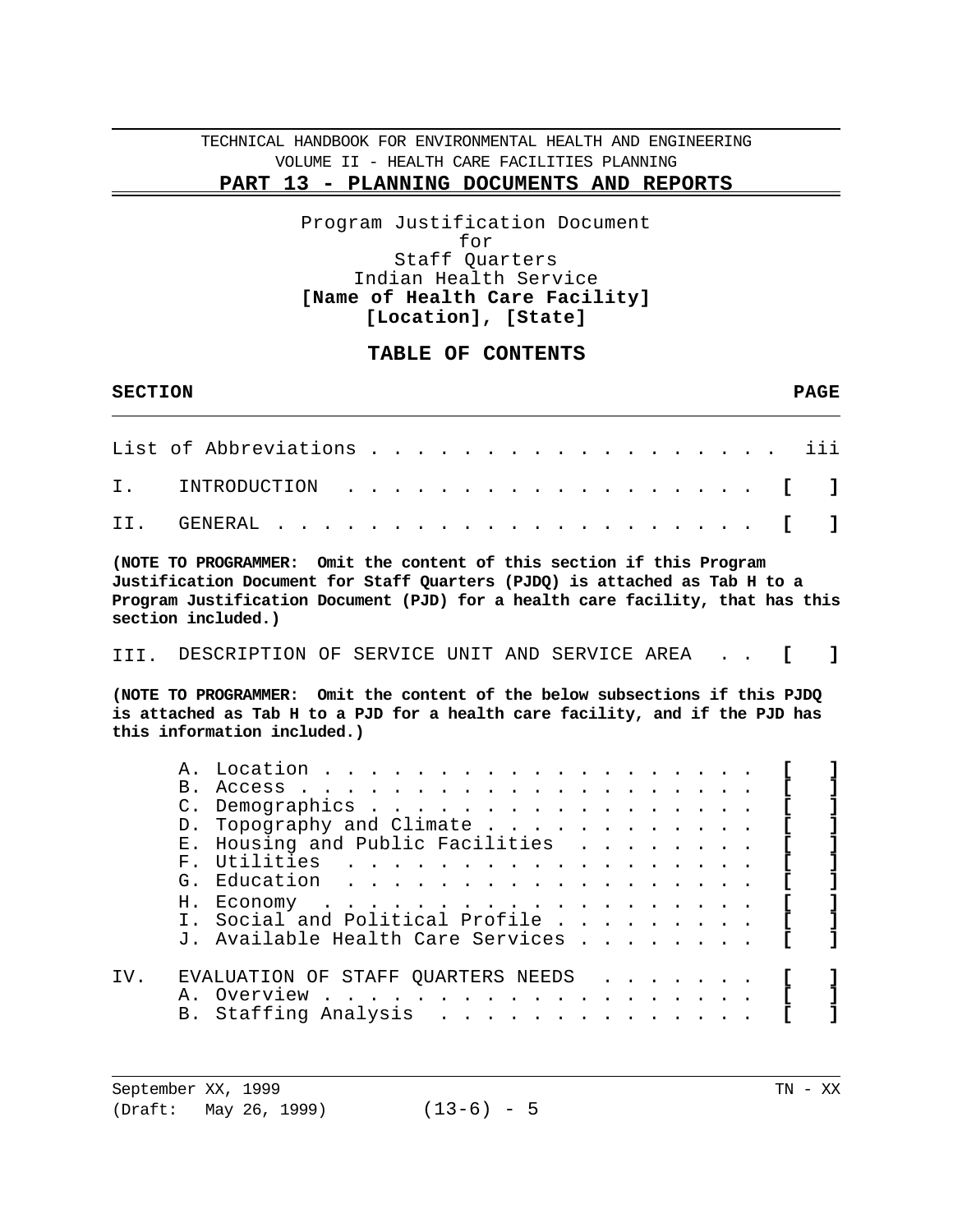|  |  | C. Existing Government Quarters [ ] |  |  |  |  |  |  |  |  |  |  |  |  |  |
|--|--|-------------------------------------|--|--|--|--|--|--|--|--|--|--|--|--|--|
|--|--|-------------------------------------|--|--|--|--|--|--|--|--|--|--|--|--|--|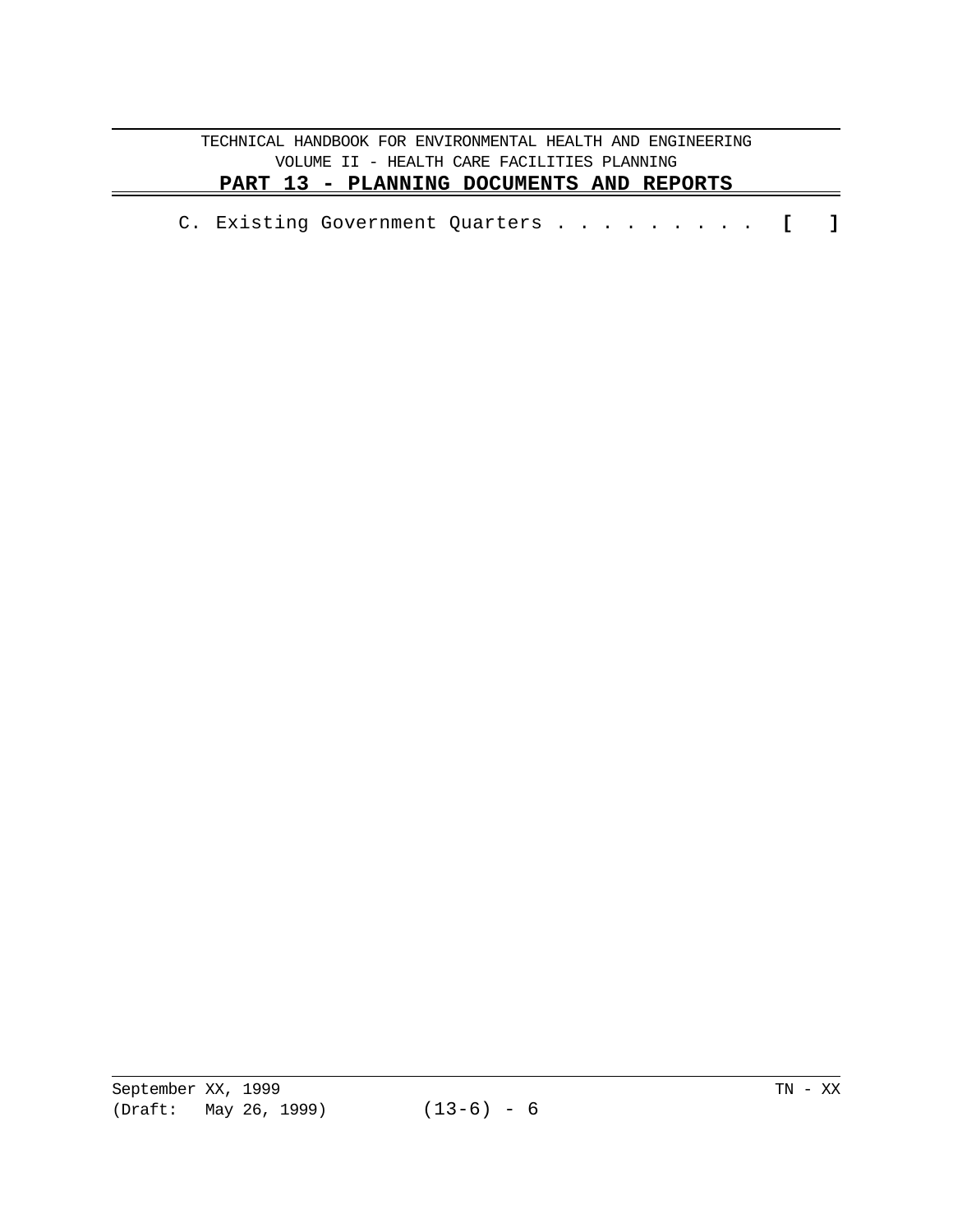> Program Justification Document for Staff Quarters Indian Health Service **[Name of Health Care Facility] [Location], [State]**

> > **TABLE OF CONTENTS**  (Continuation)

| D. Local Private Sector Housing Market [             |  |
|------------------------------------------------------|--|
| E. Transient Quarters [ ]                            |  |
| F. Determination of New Government Quarters Required |  |
| G. Housing Pattern                                   |  |
| OUARTERS SUMMARY DATA [ ]                            |  |
| A. Proposed Site [                                   |  |
| B. Proposed Number of Units and Space [ ]            |  |
| C. Project Schedule [ ]                              |  |
| D. Cost Estimate [                                   |  |

#### **TABS [or APPENDIXES (if document is Tab H of PJD)]**

|                | A AREA, SERVICE UNIT, AND SITE MAPS A-1                                                                                                                     |  |  |  |  |  |
|----------------|-------------------------------------------------------------------------------------------------------------------------------------------------------------|--|--|--|--|--|
|                | (NOTE TO PROGRAMMER: Omit if this document is Tab H of a PJD for a health<br>care facility.)                                                                |  |  |  |  |  |
| $\overline{B}$ | STAFFING ROSTER AND HOUSEHOLD SIZE B-1                                                                                                                      |  |  |  |  |  |
|                | (NOTE TO PROGRAMMER: This is Appendix 1 if this document is Tab H of a PJD<br>for a health care facility, and page numbering starts with the number HA1-1.) |  |  |  |  |  |
| $\overline{C}$ | HOUSING VERIFICATION SURVEY REPORT C-1                                                                                                                      |  |  |  |  |  |

**(NOTE TO PROGRAMMER: This is Appendix 2 if this document is Tab H of a PJD for a health care facility, and page numbering starts with the number HA2-1.)**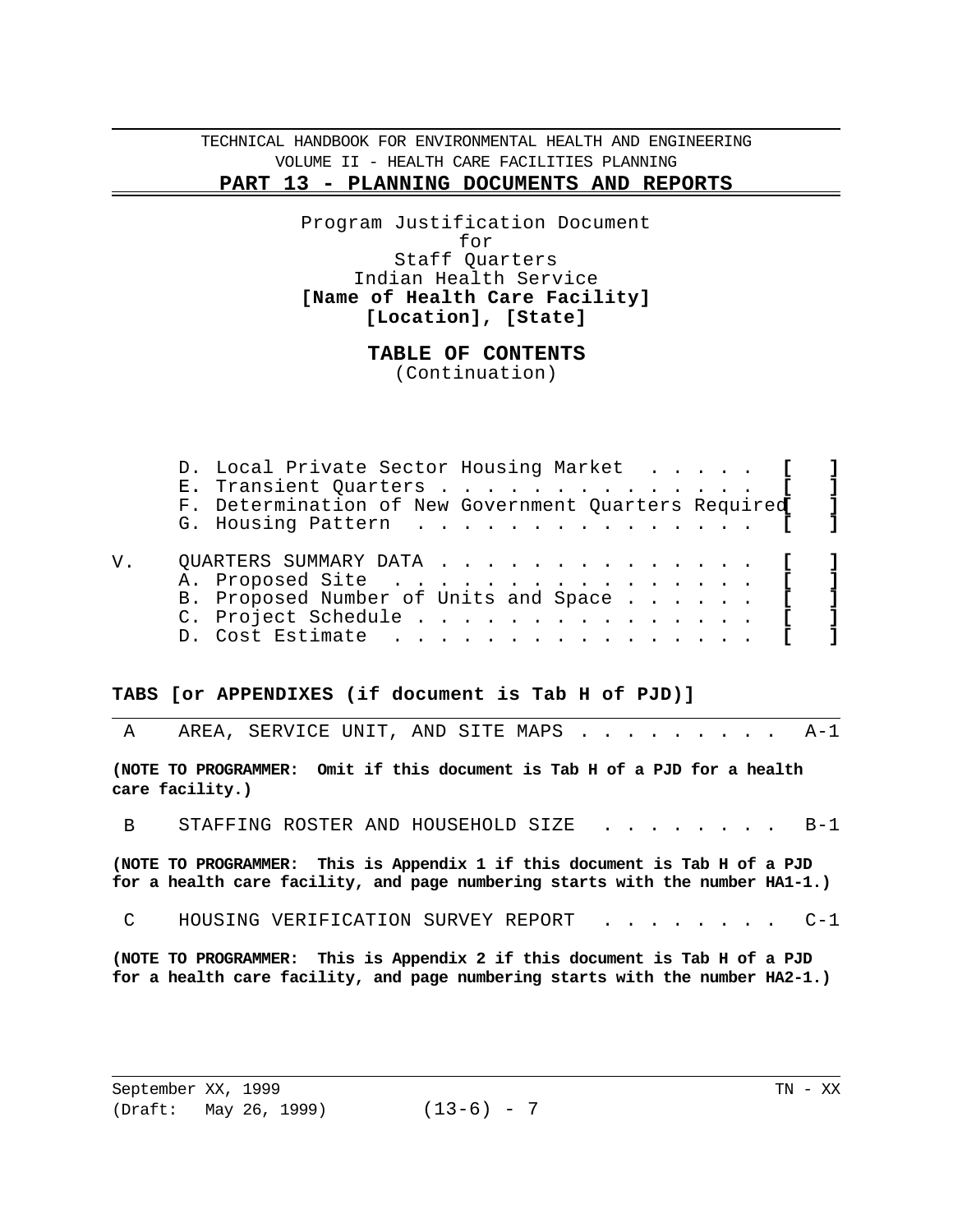# **PART 13 - PLANNING DOCUMENTS AND REPORTS**

Program Justification Document for Staff Quarters Indian Health Service **[Name of Health Care Facility] [Location], [State]** 

### **LIST OF ABBREVIATIONS**

| Indian Health Service<br>Americans with<br>ADA<br><b>IHS</b><br>Disabilities Act<br>kilometers<br>km |  |
|------------------------------------------------------------------------------------------------------|--|
| American Indian & Alaskan<br>local private sector<br>LP.<br>AI/AN<br>Native<br>housing               |  |
| Bureau of Indian Affairs<br>BIA<br>meters<br>m                                                       |  |
| m <sup>2</sup><br>BR<br>bedroom<br>square meters                                                     |  |
| Chief Executive Officer<br>non-local private sector<br>CEO<br>ΝP                                     |  |
| Engineering Services<br>housing<br>ES                                                                |  |
| (-Dallas or -Seattle)<br>Office of Management and<br>OMB                                             |  |
| fiscal year<br>Budget<br>FY                                                                          |  |
| Government quarters<br>Program Justification<br>GQ<br>PJD                                            |  |
| Government quarters -<br>Document<br>$GQ-M$                                                          |  |
| modular<br>Program Justification<br>PJDQ                                                             |  |
| Document for Quarters<br>Government quarters -<br>$GQ - P$                                           |  |
| Program of Requirements<br>permanent<br>POR                                                          |  |
| Government quarters -<br>PORQ<br>Program of Requirements<br>$GQ-T$                                   |  |
| house trailer<br>for Quarters                                                                        |  |
| <b>GSM</b><br>private trailer pad<br>PTP<br>gross square meters                                      |  |
| Quarters Construction<br>GTP<br>Government trailer pad<br>QCPS                                       |  |
| hectares<br>Priority System<br>ha                                                                    |  |
| Site Selection and<br>handicapped accessible<br>HC<br>SSER                                           |  |
| Health Facilities<br>Evaluation Report<br>HFCPS                                                      |  |
| Construction Priority<br>Service Unit<br>SU                                                          |  |
| Service Unit Director<br>System<br>SUD                                                               |  |
| Health Facilities<br>Uniform Federal<br>UFAS<br>HFPM                                                 |  |
| Accessibility<br>Planning Manual                                                                     |  |
| Housing Verification<br>Standards<br>HVSR                                                            |  |
| Survey Report                                                                                        |  |

**(NOTE TO PROGRAMMER: Add and delete abbreviations as appropriate to specific document.)**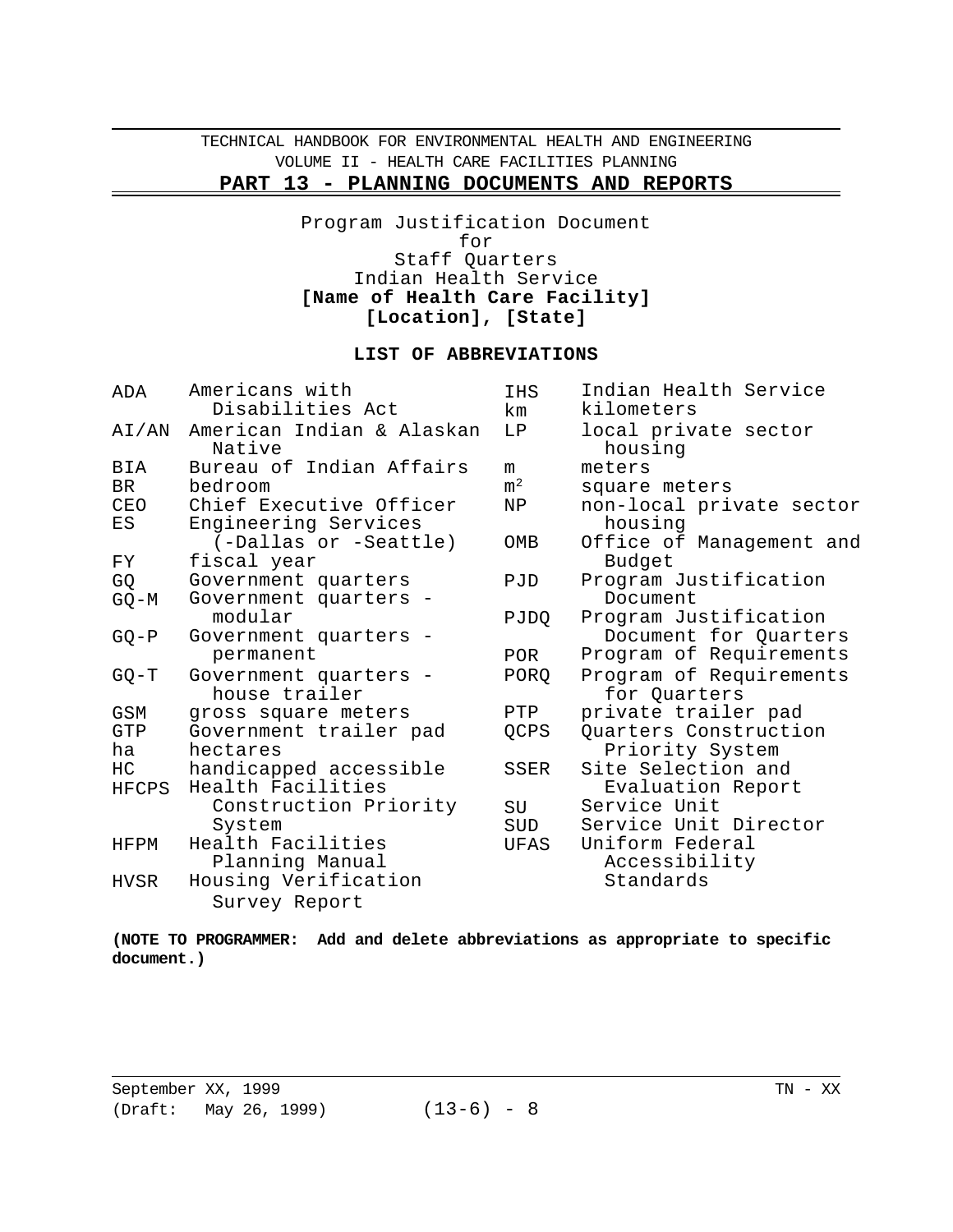Program Justification Document for Staff Quarters Indian Health Service **[Name of Health Care Facility] [Location], [State]** 

### **I. INTRODUCTION**

This Program Justification Document for Staff Quarters (PJDQ) presents data and reasoning to justify **(NOTE TO PROGRAMMER: As applicable, modify wording to reflect what is being done.)** the replacement of **[number(quantity)]** rental house trailers, the providing of **[number(quantity)]** additional rental units, the replacement of **[number(quantity)]** transient house trailers, and the providing of **[number(quantity)]** additional transient units for quarters at the Indian Health Service (IHS) **[health care facility name]** in **[location of health care facility]**. Title 5, U.S. Code 5911, authorizes Government agencies to provide quarters units and related facilities for use by their employees and authorized transients. Current IHS policy requires, as projects are processed in the Quarters Construction Priority System, all existing house trailers to be replaced. The IHS will provide quarters units at **[describe location in relation to health care facility and location of the health care facility]**. This project will ensure the availability of safe, suitable housing for personnel essential to the continuity of the health care delivery system. This PJDQ authorizes the real property inventory for housing to be decreased by **[ ]** gross square meters (GSM) for the **[number(quantity)]** house trailers designated for disposal, then, increased by **[ ]** GSM, for a net change from **[ ]** GSM to **[ ]** GSM for staff housing at this health care facility. **(NOTE TO PROGRAMMER: As applicable, modify wording to reflect what is being done.)** The IHS land area needs for housing is estimated to be **[ ]** hectares (ha).

**(NOTE TO PROGRAMMER: This paragraph is to be modified, as applicable, to reflect what is being done; i.e., the renovation of existing or disposal of existing housing that will not be continued for use. In some cases, the exact description of how authorized quarters will be provided will not be determined until the Program of Requirements for Quarters (PORQ) is issued.)**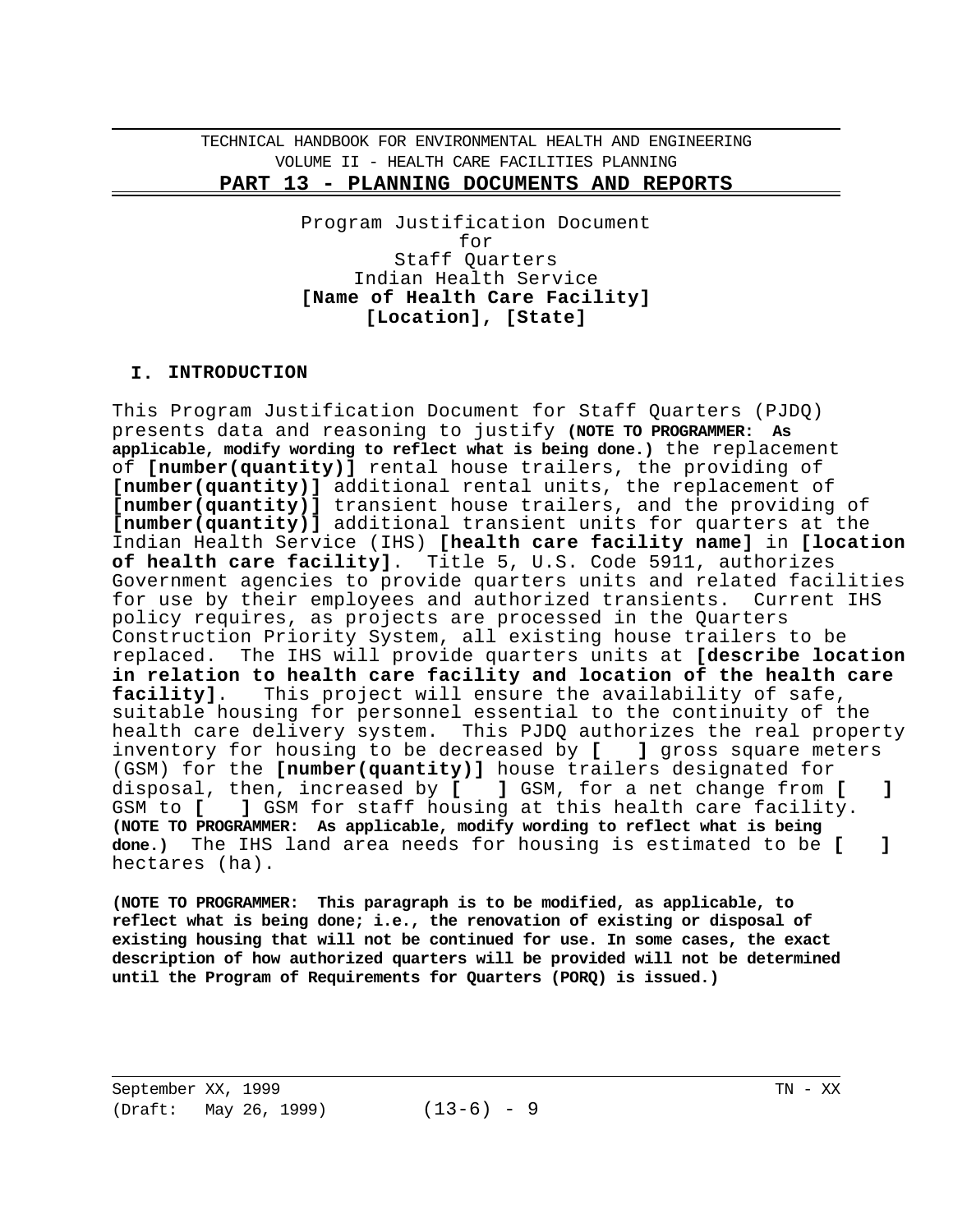#### **PART 13 - PLANNING DOCUMENTS AND REPORTS**

#### **II. GENERAL**

**(NOTE TO PROGRAMMER: If this PJDQ is attached as Tab H to the Program Justification Document (PJD) for a health care facility, omit the contents of this section in the Tab H PJDQ and state that the information provided in the PJD, Section II, "General" applies, if such section is included in the PJD.)** 

The IHS is the component of the Department of Health and Human Services responsible for the administration of the principal Federal health care programs for American Indian and Alaska Native (AI/AN) people. The IHS provides a unique health delivery system which is comprehensive for approximately one million AI/AN people, living on or near Federal Indian reservations or in traditional Indian country, such as in the states of Oklahoma and Alaska.

The organization and delivery of health care by the IHS has its basis in treaties and laws enacted by the Congress of the United States of America and judicial rulings. The Snyder Act of 1921 is the authorizing authority for the IHS and links the IHS services to congressional appropriations which provide for the use of "...such monies as the Congress may from time to time appropriate, for the benefit, care and assistance of Indians..." The Congress has authorized services primarily for members of Federally recognized tribes who live on or near reservations, or in traditional Indian country.

The goal of the IHS is to elevate the health of AI/AN people to the highest possible level. Its mission is threefold: (1) to provide and/or assure the availability of high quality comprehensive and accessible health care services; (2) to provide increasing opportunities for Indians to manage and operate their own health programs; and (3) to serve as an advocate for Indian people.

#### **III. DESCRIPTION OF SERVICE UNIT AND SERVICE AREA**

**(NOTE TO PROGRAMMER: If this PJDQ is attached as Tab H to the PJD for a health care facility, and the content of the below subsections are not different, omit the contents of the below subsections in the Tab H PJDQ and state: [The contents of Subsections A through I (revise accordingly) in this section are omitted from this PJDQ since the information is provided in the respective subsections of Section III, "Description of Service Area" of the basic PJD.].**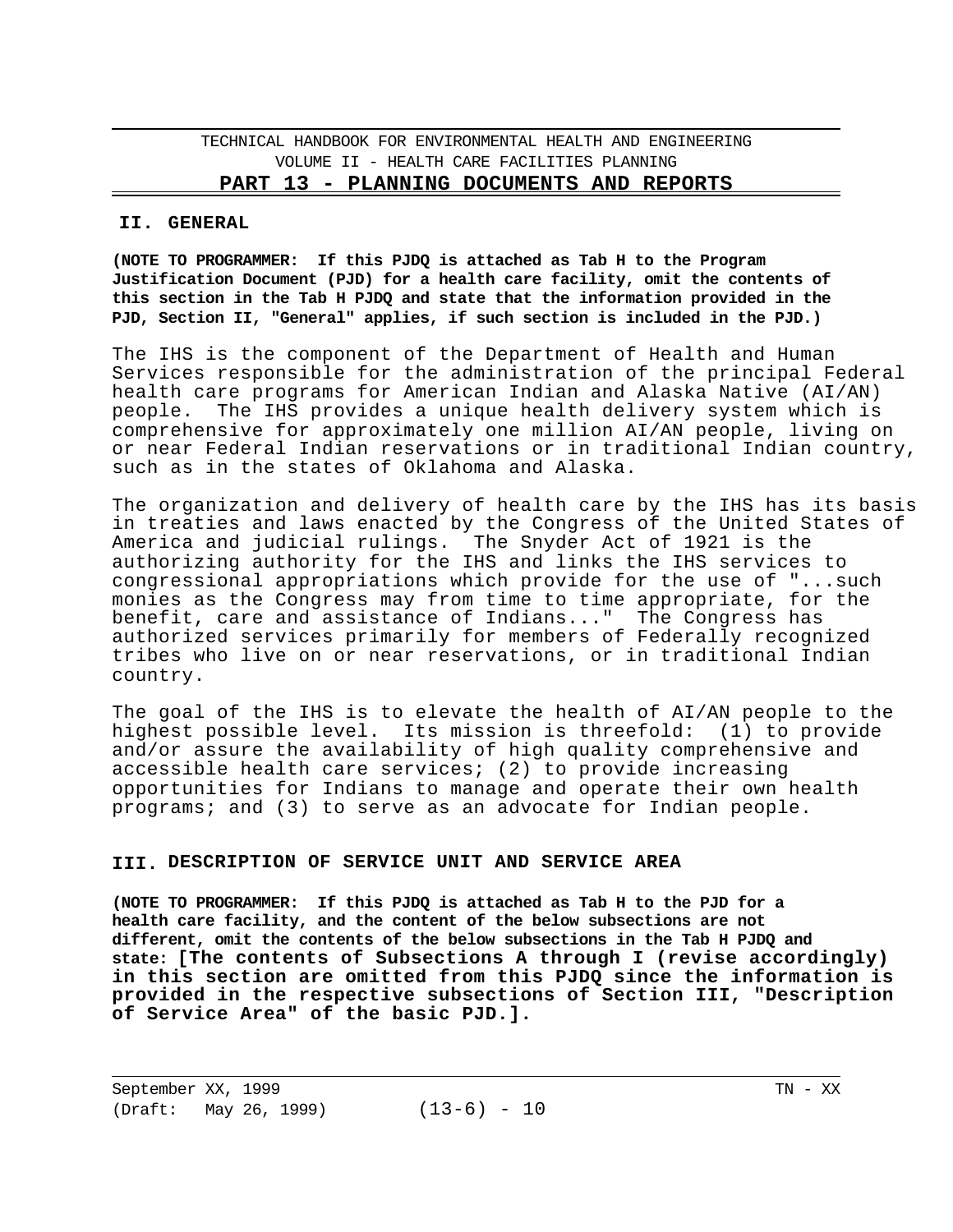**A. Location:** The **[name]** Reservation is located in **[describe part of State in which located and relationship to the IHS Area office].** Under the control of IHS **[name]** Service Unit, the **[name of health care facility]** is located in the community of **[name]**, which is located **[number]** kilometers (km) **[compass direction]** of the headquarters office of the **[name of IHS Area office]** Area IHS in **[location]**. The **[name]** Service Unit covers approximately **[size]** square kilometers and is located in the **[location/direction]** part of **[name of state]**. The **[name]** Service Unit is subdivided into **[number]** primary service areas, the **[name]** Service Area and the **[name]** Service Area. **(NOTE TO PROGRAMMER: Modify wording as required to reflect the number of service areas.)** The **[name]** Service Area is located in the county/counties of **[name(s)]**, and includes the communities of **[list names of included communities]**, with health care services being provided from a **[type of health care facility]** in **[name of location]**. See Tab A for maps showing the location of the reservation, service unit and service area.

**(NOTE TO PROGRAMMER: Maps are to note clearly, at a minimum, the locations of all IHS health care facilities with the area being shown.)** 

**(NOTE TO PROGRAMMER: If this PJDQ is attached as Tab H to the PJD for a health care facility, and the content of this subsection is not different, omit the contents of the subsection in the Tab H PJDQ and state: [See PJD Subsection III.A."Location."].** 

**B. Access: (NOTE TO PROGRAMMER: Describe Service Area in terms of isolation, type, size, condition, and general maintenance of roads. Include the type and frequency of restricted driving conditions or road closures due to weather, etc. Describe the availability of public transportation.)** 

**(NOTE TO PROGRAMMER: If this PJDQ is attached as Tab H to the PJD for a health care facility, and the content of this subsection is not different, omit the contents of the subsection in the Tab H PJDQ and state: [See PJD Subsection III.B."Access."].** 

**C. Demographics:** The **[name]** Service Unit serves an estimated fiscal year (FY) **[date]** population of **[number]**. The population density of the reservation is **[number]** persons per square kilometer. **(NOTE TO PROGRAMMER: Discuss population trends of the reservation in terms of ages, births, and deaths in relation to the population of non-Indians in the**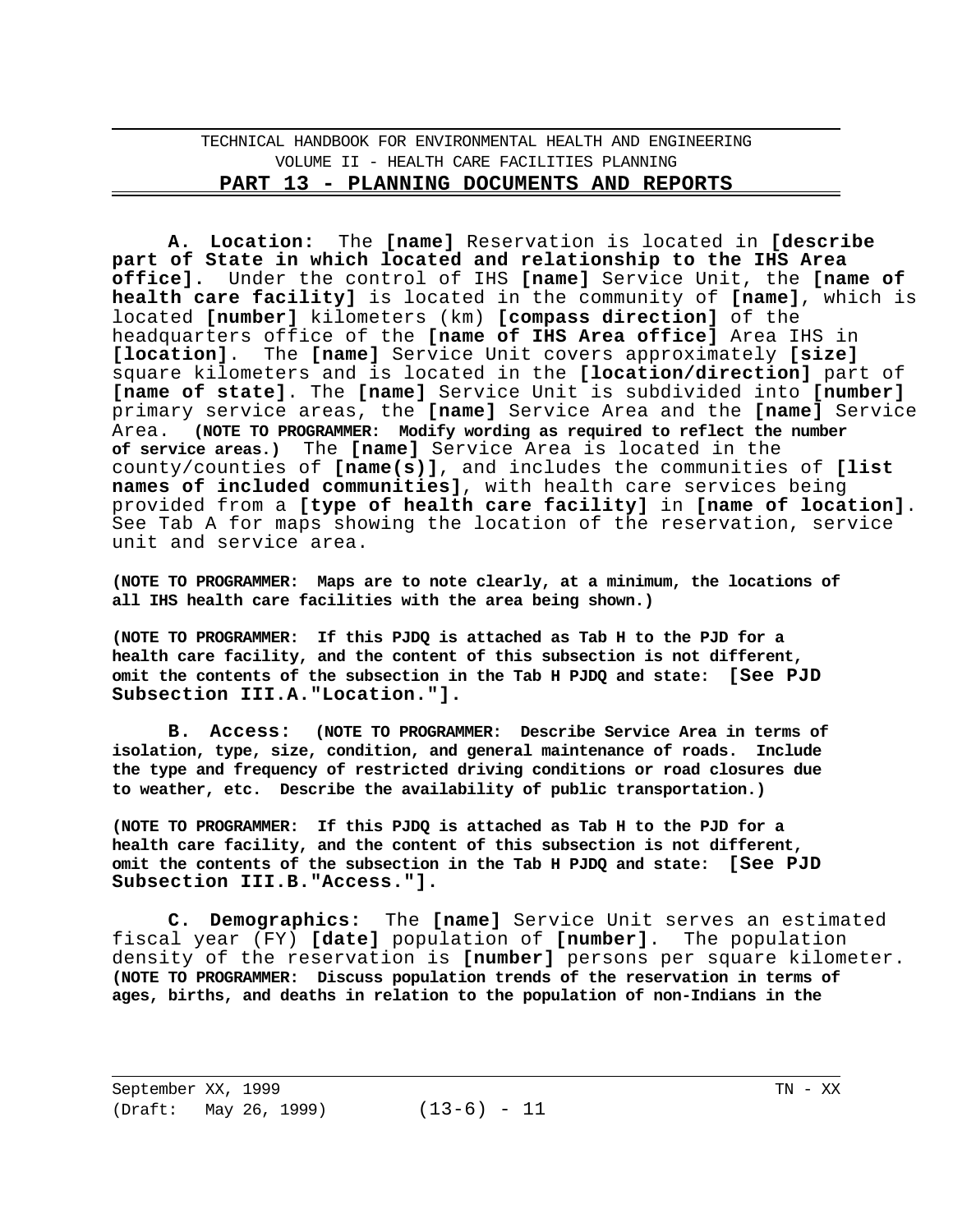**surrounding community, state, and nationally. Also discuss Indian population concentrations and their distances from the health facility.)** 

The major cities within driving distance of the **[name]** Reservation are **(NOTE TO PROGRAMMER: Give the name, state, distance, direction, and population of the cities.)** 

**(NOTE TO PROGRAMMER: If this PJDQ is attached as Tab H to the PJD for a health care facility, and the content of this subsection is not different, omit the contents of the subsection in the Tab H PJDQ and state: [See PJD Subsection III.C."Demographics."].** 

**D. Topography and Climate:** The area is **(NOTE TO PROGRAMMER: Describe the general features of the terrain. Give the altitude of the general location of the proposed facility.)** The average high temperature in the summer is **[degrees]** Celsius and the average low temperature in the winter is **[degrees]** Celsius. The annual precipitation ranges from **[number]** millimeters to **[number]** millimeters. **(NOTE TO PROGRAMMER: Describe any unusual weather conditions that are common to the area, such as winds, fog, etc.)** 

**(NOTE TO PROGRAMMER: If this PJDQ is attached as Tab H to the PJD for a health care facility, and the content of this subsection is not different, omit the contents of the subsection in the Tab H PJDQ and state: [See PJD Subsection III.D."Topography and Climate."].** 

**E. Housing and Public Facilities: (NOTE TO PROGRAMMER: Describe the housing in the area and its availability**. **List the amenities available in the community, such as grocery/convenience stores, service stations, restaurants, post office, police and fire departments, churches, transportation facilities, etc. Discuss any planned future community developments.)** 

**(NOTE TO PROGRAMMER: If this PJDQ is attached as Tab H to the PJD for a health care facility, and the content of this subsection is not different, omit the contents of the subsection in the Tab H PJDQ and state: [See PJD Subsection III.E."Housing and Public Facilities.")** 

**F. Utilities: (NOTE TO PROGRAMMER: Describe what utilities are available and who provides them. Describe to what extent the utilities, such as telephone, water and sewer, electricity, natural gas, etc., are available to all reservation households. Describe what alterative fuel services are**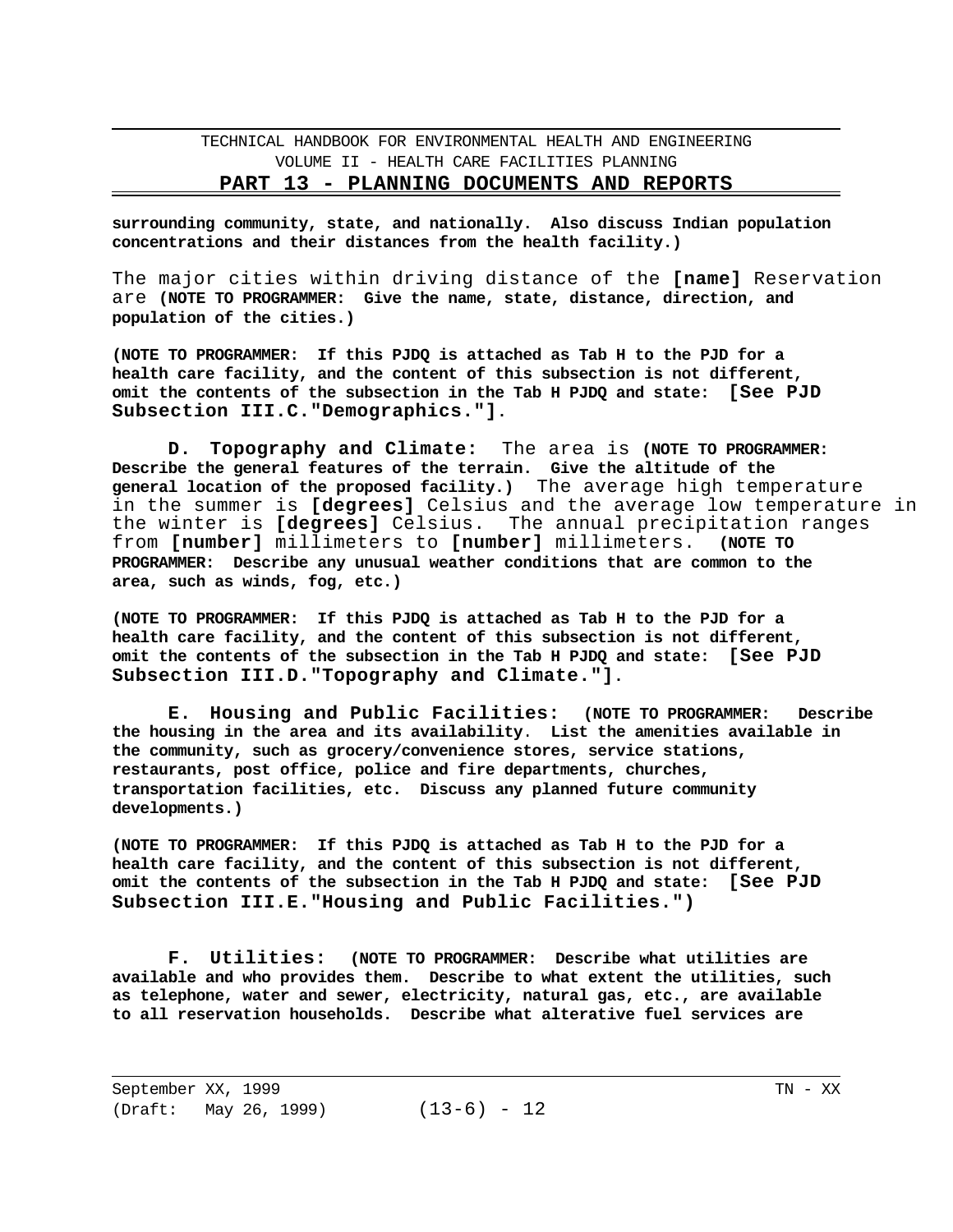**PART 13 - PLANNING DOCUMENTS AND REPORTS** 

**available. Describe what media services are available, how many and what frequency.)** 

**(NOTE TO PROGRAMMER: If this PJDQ is attached as Tab H to the PJD for a health care facility, and the content of this subsection is not different, omit the contents of the subsection in the Tab H PJDQ and state: [See PJD Subsection III.F."Utilities.")** 

**G. Education: (NOTE TO PROGRAMMER: Describe the school systems available on and off the reservation, including the available grade levels. Identify any new schools being planned and/or funded. Describe the level of education of the reservation population.)** 

**(NOTE TO PROGRAMMER: If this PJDQ is attached as Tab H to the PJD for a health care facility, and the content of this subsection is not different, omit the contents of the subsection in the Tab H PJDQ and state: [See PJD Subsection III.G."Education.")** 

**H. Economy: (NOTE TO PROGRAMMER: Describe the economy of the service area, identifying the principal sources of income for the population. Give the level of unemployment for the population. List any significant natural resources, such as timber, minerals, etc.)** 

**(NOTE TO PROGRAMMER: If this PJDQ is attached as Tab H to the PJD for a health care facility, and the content of this subsection is not different, omit the contents of the subsection in the Tab H PJDQ and state: [See PJD Subsection III.H."Economy.")** 

**I. Social and Political Profile: (NOTE TO PROGRAMMER: Describe the social profile of the reservation. Give a brief history of the tribe, when it was Federally recognized, and its political structure.)** 

**(NOTE TO PROGRAMMER: If this PJDQ is attached as Tab H to the PJD for a health care facility, and the content of this subsection is not different, omit the contents of the subsection in the Tab H PJDQ and state: [See PJD Subsection III.I."Social and Political Profile.")** 

**J. Available Health Care Services: (NOTE TO PROGRAMMER: Describe what health care services are or will be available for staff in the service area.)** 

**(NOTE TO PROGRAMMER: For any of the above items that would apply differently for "non-local" employees at an IHS facility, who are NOT AI/AN people and**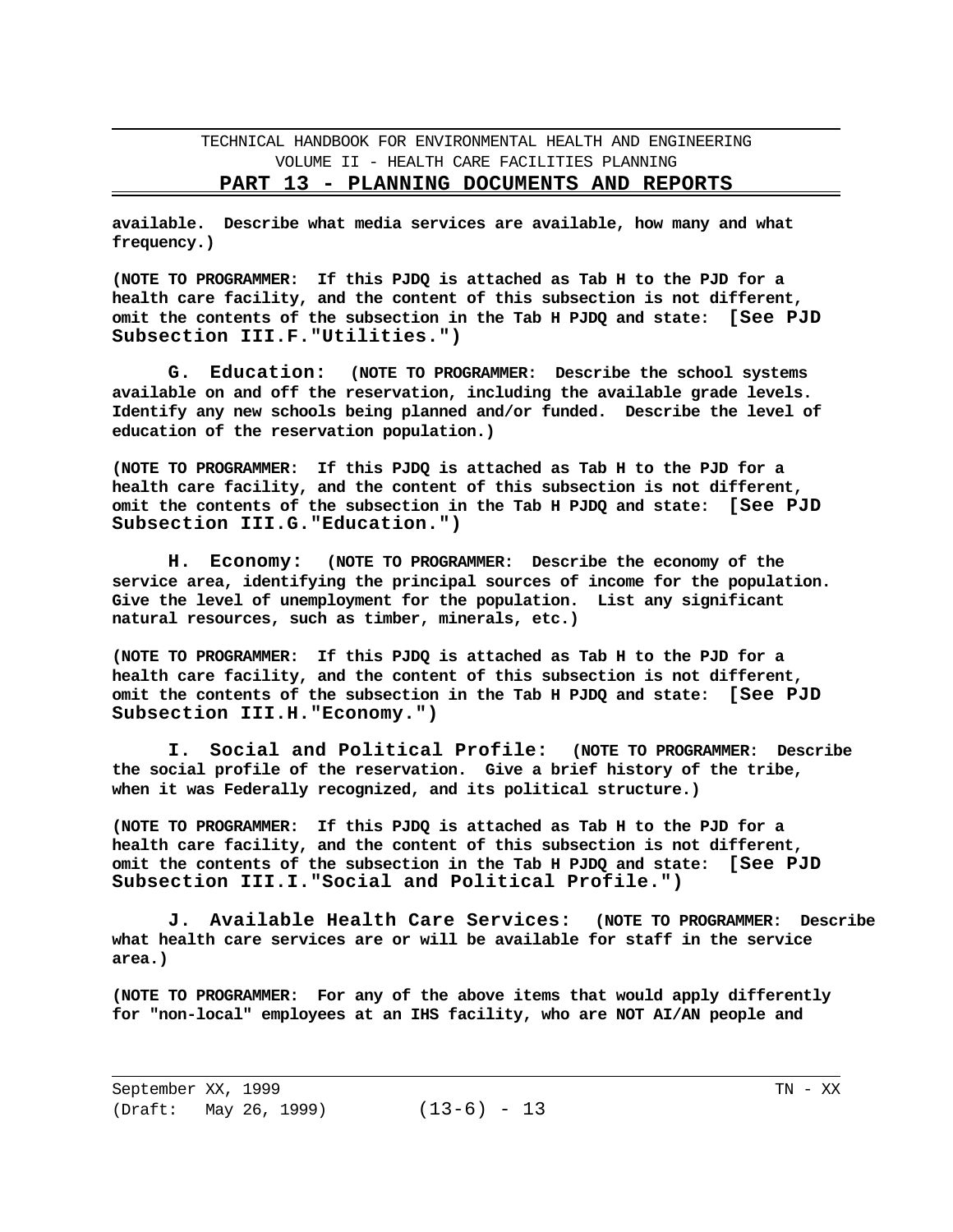**would NOT have the same privileges or the service would not be available to "non-locals," who are NOT AI/AN people, on the reservation, so note in the descriptions that are provided for the above.)** 

#### **IV. EVALUATION OF STAFF QUARTERS NEEDS**

#### **A. Overview:**

With the construction of the proposed **[new** or **replacement]** IHS **[type of health care facility; i.e., hospital, health center, etc.]** in **[location and state]**, Government staff quarters are needed for the non-local positions, for which housing is not available. **(NOTE TO PROGRAMMER: Briefly describe why new and/or additional quarters units are required and how existing Government quarters units, including transient units, will be used to meet proposed needs.)** 

Table I shows the number of rental and transient quarters units that will continue to be used and the proposed new quarters units to be provided. **(NOTE TO PROGRAMMER: Revise this sentence to reflect that which is being done by the project.)** IHS Government quarters units are designated as either "rental" or "transient" as defined in Chapter 13 - "Quarters Management Program," Part V, Indian Health Manual.

- C Rental Quarters Units Quarters intended for other than transient occupancy by an IHS employee or other authorized person. Persons assigned to rental quarters units are always charged for rent and utilities.
- C Transient Quarters Units Quarters units intended for short-term occupancy of up to 90 days. Their purpose is to accommodate official visitors, guests, volunteers, short-term employees and contractors, and other transient personnel. Persons assigned to transient quarters units are charged for rent and utilities.

|                      |                          | NUMBER OF GOVERNMENT QUARTERS UNITS     |                                     |
|----------------------|--------------------------|-----------------------------------------|-------------------------------------|
|                      | TOTAL<br><b>REQUIRED</b> | <b>EXISTING FOR</b><br>CONTINUED<br>USE | ADDITIONAL<br>REQUIRED <sup>1</sup> |
| Single Family Rental |                          |                                         |                                     |

| <b>TABLE I</b> |  | STAFF QUARTERS NEEDS |  |  |
|----------------|--|----------------------|--|--|
|----------------|--|----------------------|--|--|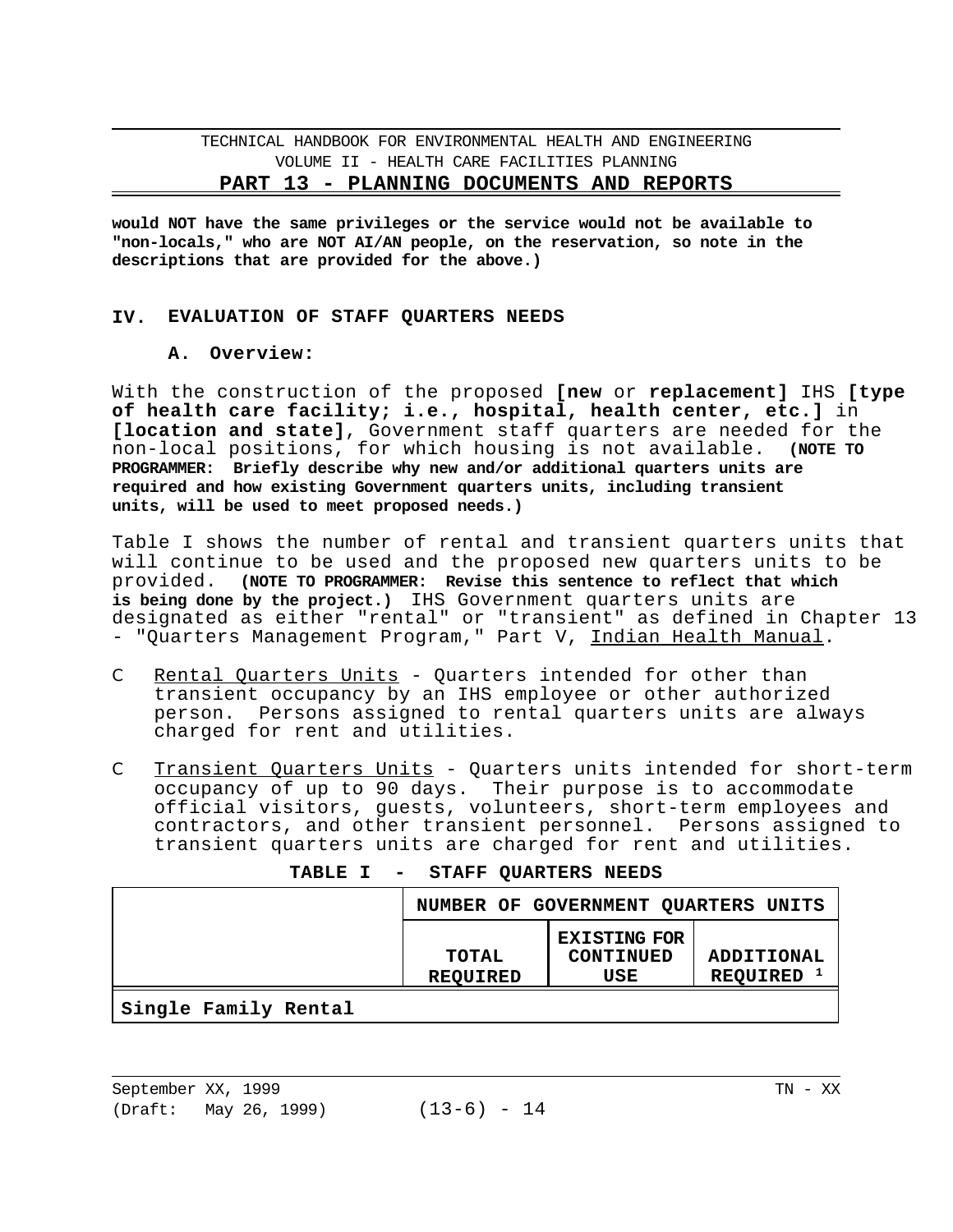| PART 13 - PLANNING DOCUMENTS AND REPORTS |  |  |
|------------------------------------------|--|--|
|                                          |  |  |

| - Bedroom<br>$2^{\circ}$  |                               |                                    |                                    |                               |                               |  |
|---------------------------|-------------------------------|------------------------------------|------------------------------------|-------------------------------|-------------------------------|--|
| 3<br>- Bedroom            |                               |                                    |                                    |                               |                               |  |
| Bedroom<br>4              |                               |                                    |                                    |                               |                               |  |
| Multi-Family Rental       |                               |                                    |                                    |                               |                               |  |
| - Bedroom<br>$\mathbf 1$  |                               | 1                                  | ı                                  |                               |                               |  |
| $\mathbf{2}$<br>- Bedroom |                               |                                    |                                    |                               |                               |  |
| 3<br>- Bedroom            |                               |                                    |                                    |                               |                               |  |
| Subtotal Rental Units     |                               | (Equals Item C<br>on Table V)      | (Equals Item D<br>on Table V)      |                               | (Equals Item F<br>on Table V) |  |
| Transient (Multi-Unit)    |                               |                                    |                                    |                               |                               |  |
| 1 - Bedroom               | Г                             | 1                                  | I                                  |                               |                               |  |
| Subtotal Transient Units  | (Equals Item G<br>on Table V) |                                    | (Equals Item H<br>on Table V)      |                               | (Equals Item I<br>on Table V) |  |
| TOTAL QUARTERS UNITS      |                               | (Equals Items C<br>+ G on Table V) | (Equals Items D<br>+ H on Table V) | (Equals Item J<br>on Table V) |                               |  |

Note for Table I:

\_\_\_\_\_\_\_\_\_\_\_\_\_\_\_\_\_\_\_\_\_\_\_\_\_

\_\_\_\_\_\_\_\_\_\_\_\_\_\_\_\_\_\_\_\_\_\_\_\_\_

1. The "ADDITIONAL REQUIRED" Column reflects a deduction for local private sector housing that is projected to be available for "Non-Local" staff. **[If there are no private sector housing units available, state: In this case, there are no private sector housing units available.]** 

**B. Staffing Analysis**: Table II summarizes the planned staffing at the **[health care facility name],** as of **[date data collected]**, and the authorized filled housing pattern, as provided in Tab B **[or Tab H Appendix 1]**, which contains a complete listing of planned staffing for the **[health care facility name]**, and provides information about family sizes, sizes of quarters authorized, and the existing conditions. Below are the definitions of terms used in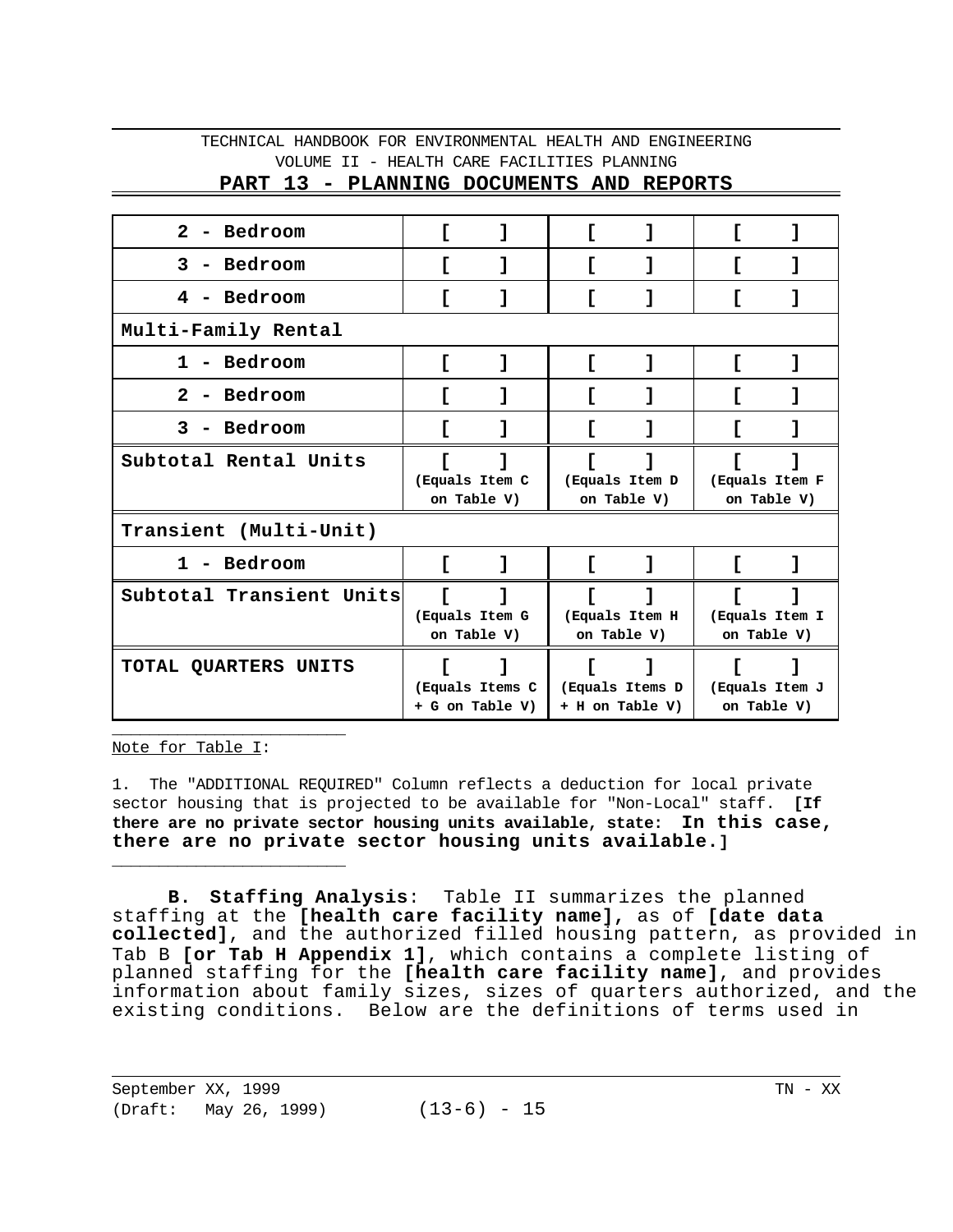#### **PART 13 - PLANNING DOCUMENTS AND REPORTS**

Table II, Tab B **[or Tab H Appendix 1]**, and elsewhere in this document.

**POSITION TITLE:** The position title as used in the Program of Requirements (POR) for the health care facility.

**POSITION STATUS:** The position status describes the status of employment, as follows:

**FILLED:** A currently authorized existing position for which an employee has been hired and is working at the time the data was collected.

**VACANT**: A currently authorized existing position for which an employee has not been hired at the time the data was collected.

**NEW:** An additional position that has been authorized in addition to existing positions to support a new or improved health care delivery program at the health care facility. This position is vacant at the time the data was collected.

**EMPLOYEE STATUS:** The employee status identifies if the position is filled or is expected to be filled with a "**NON-LOCAL"** or **"LOCAL"**" employee. The term **"NON-LOCAL"** refers to those IHS employees residing greater than 75 kilometers (km) by road from the health care facility at the time of acceptance of their employment. For vacant and new positions, the employee status is a realistic estimate taking into account the type of positions to be filled, the availability of qualified personnel from the local area, and past experience in recruiting and retaining personnel.

**(NOTE TO PROGRAMMER: The ratio of non-local staff to total staff for the currently filled positions should provide a close approximation in determining this ratio for new and vacant positions.)** 

**OCCUPIED HOUSING TYPE:** The occupied housing type is provided only for currently filled positions at the health care facility. It indicates whether that staff member currently resides in Government quarters, in local private sector housing, or in non-local private sector housing.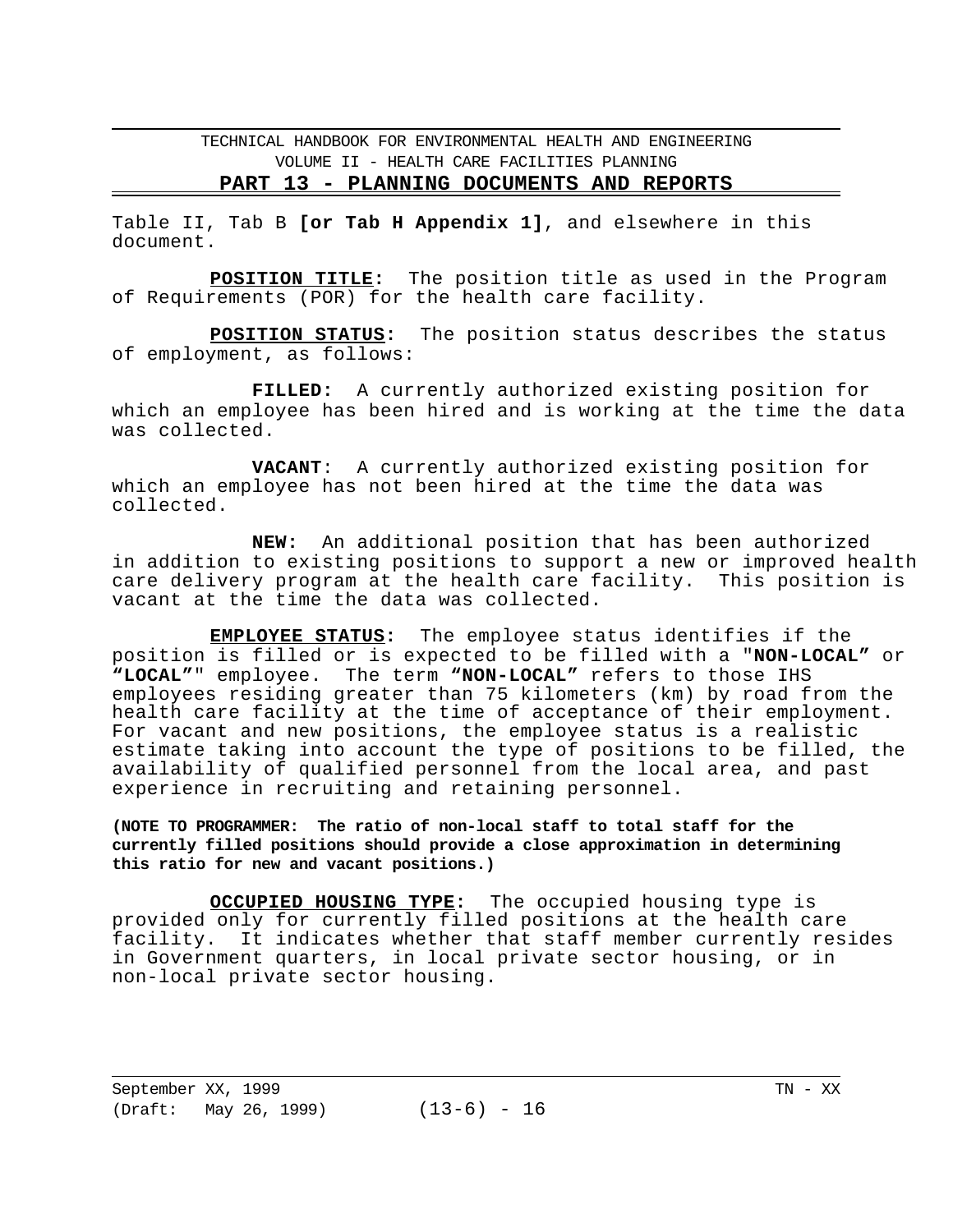**GOVERNMENT QUARTERS (GQ)** - This includes existing IHS quarters units which are IHS owned or leased and located 75 road km or less from the health care facility. It also includes other Government quarters units owned or leased by other Government agencies located 75 road km or less from the health care facility, which are available to IHS for occupancy by IHS staff. This category includes **GOVERNMENT QUARTERS - PERMANENT (GQ-P)** for permanent structures, **GOVERNMENT QUARTERS - MODULAR (GQ-M)** for modular structures, and **GOVERNMENT QUARTERS - HOUSE TRAILER (GQ-T)** for house trailer structure. **(NOTE TO PROGRAMMER: Modify as required to reflect actual conditions for project.)** 

**LOCAL PRIVATE SECTOR HOUSING (LP)** - This is all types of housing units, except Government quarters units, located 75 road km or less from the health care facility, which the employee owns, rents, or otherwise occupies. This category includes **GOVERNMENT TRAILER PAD (GTP)** for Government house trailer pad, and **PRIVATE TRAILER PAD (PTP)** for private house trailer pad. **(NOTE TO PROGRAMMER: Modify as required to reflect actual conditions for project.)** 

**NON-LOCAL PRIVATE SECTOR HOUSING (NP)** - This is all types of housing units, except Government quarters units, located more than 75 road km from the health care facility, which the employee owns, rents, or otherwise occupies.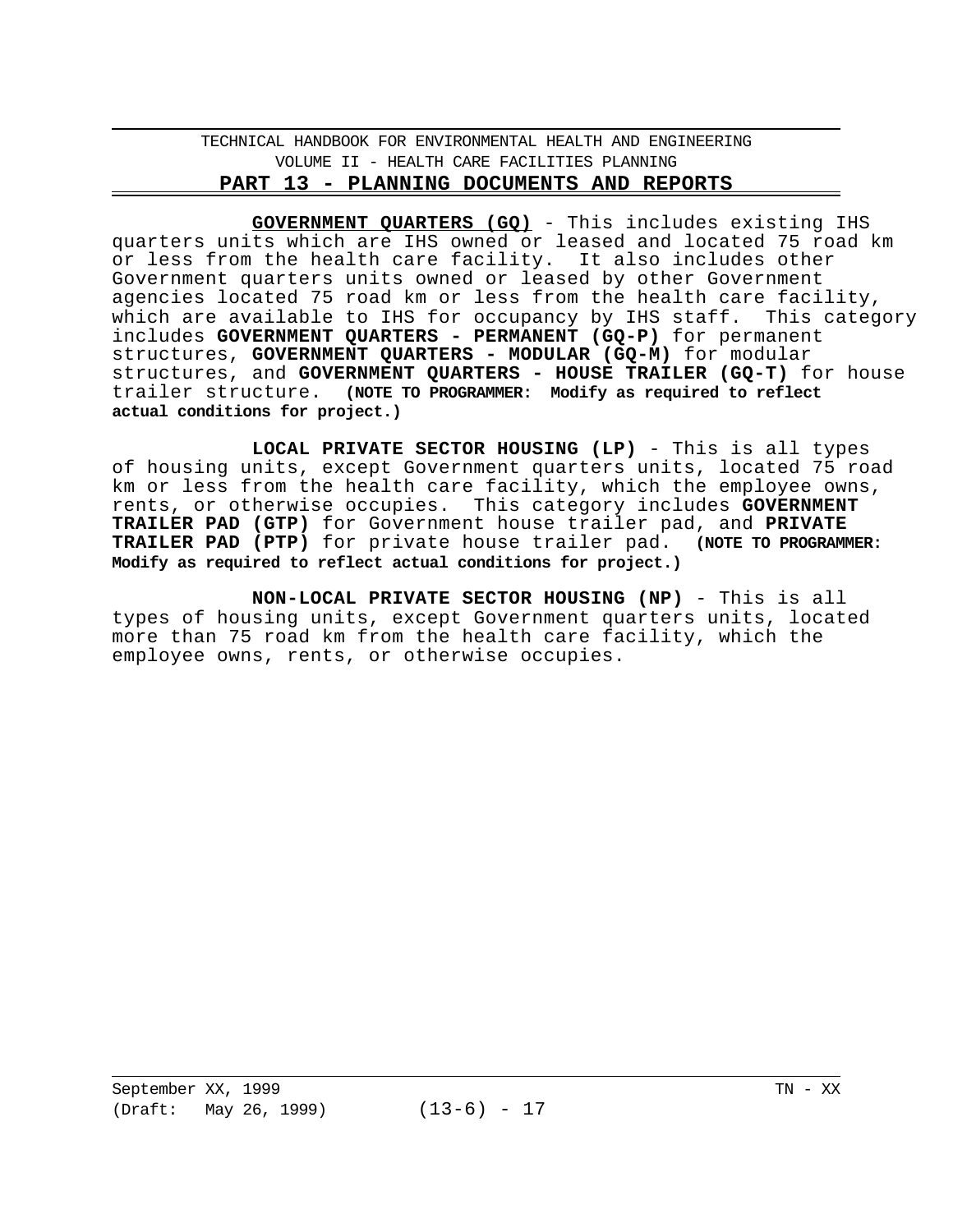**PART 13 - PLANNING DOCUMENTS AND REPORTS** 

### **TABLE II**

**SUMMARY OF STAFFING AND AUTHORIZED FILLED HOUSING PATTERN**

|                                  |              | CURRENT AUTHORIZED NON-LOCAL STAFF | HOUSING PROFILE |          | NUMBER OF<br><b>EMPLOYEES</b> |              |              |              |              |              |              |              |              |              |
|----------------------------------|--------------|------------------------------------|-----------------|----------|-------------------------------|--------------|--------------|--------------|--------------|--------------|--------------|--------------|--------------|--------------|
| <b>POSITION</b><br><b>STATUS</b> | $4 - BR$     |                                    |                 | $3 - BR$ |                               | $2 - BR$     |              | $1 - BR$     |              | <b>TOTAL</b> | $SUB-$       | <b>TOTAL</b> | <b>TOTAL</b> |              |
| <b>FILLED</b>                    |              |                                    |                 |          |                               |              |              |              |              |              |              |              | $\mathsf{L}$ | ľ            |
| NON-LOCAL                        |              |                                    |                 |          |                               |              |              |              |              |              | $\Gamma$     | I            |              |              |
| $GQ-P$                           | $\mathbf{r}$ | $\mathbf{I}$                       | $\mathsf{L}$    | I        | $\mathsf{L}$                  | $\mathbf{I}$ | $\mathsf{L}$ | $\mathbf{I}$ | $\mathsf{r}$ | 1            |              |              |              |              |
| $GO-M$                           | $\mathbf{r}$ | $\mathbf{I}$                       | $\mathsf{L}$    | 1        | $\mathbf{r}$                  | 1            | $\mathsf{L}$ | $\mathbf{I}$ | $\mathbf{r}$ | 1            |              |              |              |              |
| $GQ-T$                           | $\mathbf{r}$ | $\mathbf{I}$                       | $\mathsf{L}$    | ľ        | $\mathbf{r}$                  | $\mathbf{I}$ | $\mathsf{r}$ | $\mathbf{I}$ | $\mathsf{r}$ | I            |              |              |              |              |
| LP                               | $\Gamma$     | ı                                  | $\mathbf{r}$    | 1        | I.                            | 1            | $\mathsf{L}$ | ı            | $\Gamma$     | ı            |              |              |              |              |
| <b>GTP</b>                       | $\mathsf{L}$ | $\mathbf{I}$                       | $\mathsf{r}$    | 1        | I.                            | $\mathbf{I}$ | $\mathsf{r}$ | $\mathbf{I}$ | Ľ            | ľ            |              |              |              |              |
| PTP                              | $\mathsf{r}$ | $\mathbf{I}$                       | $\Gamma$        | ľ        | $\mathbf{r}$                  | 1            | $\mathsf{r}$ | ľ            | $\Gamma$     | ľ            |              |              |              |              |
| NP                               | $\mathsf{L}$ | $\mathbf{I}$                       | $\mathbf{r}$    | 1        | L                             | 1            | $\mathsf{L}$ | ı            | $\mathbf{r}$ | ľ            |              |              |              |              |
| <b>LOCAL</b>                     |              |                                    |                 |          |                               |              |              |              |              |              | Ľ            | $\mathbf{I}$ |              |              |
| <b>NEW</b>                       |              |                                    |                 |          |                               |              |              |              |              |              |              |              | $\mathbf{r}$ | $\mathbf{I}$ |
| NON-LOCAL                        |              |                                    |                 |          |                               |              |              |              |              |              | $\mathsf{r}$ | I            |              |              |
| <b>LOCAL</b>                     |              |                                    |                 |          |                               |              |              |              |              |              | <sub>L</sub> | I            |              |              |
| <b>VACANT</b>                    |              |                                    |                 |          |                               |              |              |              |              |              |              |              | $\mathsf{L}$ | $\mathbf{I}$ |
| NON-LOCAL                        |              |                                    |                 |          |                               |              |              |              |              |              | $\mathsf{r}$ | $\mathbf{I}$ |              |              |
| <b>LOCAL</b>                     |              |                                    |                 |          |                               |              |              |              |              |              | <sub>L</sub> | ľ            |              |              |
| SUBTOTAL NON-LOCAL EMPLOYEES     |              |                                    |                 |          |                               |              |              |              |              |              | <b>r</b>     | $\mathbf{I}$ |              |              |
| SUBTOTAL LOCAL EMPLOYEES         |              |                                    |                 |          |                               |              |              |              |              |              | $\Gamma$     | l            |              |              |
| <b>TOTAL STAFF</b>               |              |                                    |                 |          |                               |              |              |              |              |              |              |              | Ľ            | I            |

\_\_\_\_\_\_\_\_\_\_\_\_\_\_\_\_\_\_\_\_\_\_ Notes for Table II: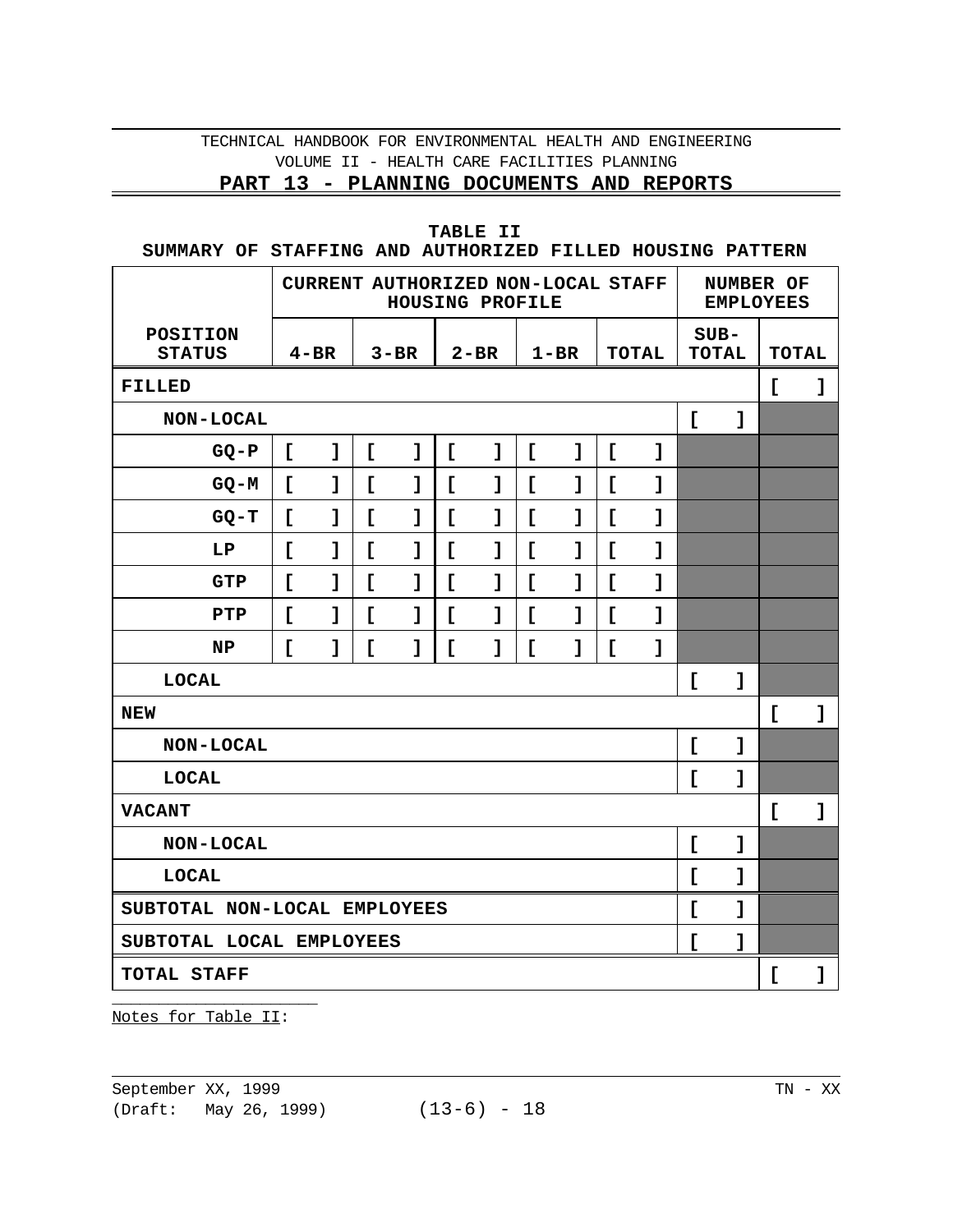**(NOTE TO PROGRAMMER: As needed, provide notes to explain allocations made in the table. Point out any sharing situations. Explain any LP category items that are not true local private housing situations, such as living in housing being provided by spouse's employer, etc. Provide details for any situation that does not agree completely with the definition for the category under which it is shown in the table. For GQ, reflect only those categories that apply; i.e., do not show the GQ-P, GQ-M, or GQ-T unless they apply. Likewise, only show the GTP or PTP if they apply.)** 

**C. Existing Government Quarters Units:** 

**(NOTE TO PROGRAMMER: Describe the number, condition, and location of the existing Government quarters within 75 road km of the health care facility for which the staff quarters support.)** 

Information concerning the status of these existing Government quarters units is contained in the "Housing Verification Survey Report" (HVSR), prepared by Engineering Services (ES) **[Dallas/Seattle]**. The HVSR, found in Tab C **[or Tab H Appendix 2]**, documents the status of all IHS owned or leased quarters units located 75 road km or less from the health care facility. This same information, as appropriate, is provided also for other Government quarters units located 75 road km or less from the health care facility which are available to IHS for occupancy by IHS staff.

The ES survey team, in preparing the HVSR, verifies the condition of existing IHS Government quarters units which had been classified "poor" or "obsolete/substandard," as defined by Chapter 13 -"Quarters Management Program," Part V, of the Indian Health Manual. "Poor" is defined as needing major repairs, with substantial deferred maintenance being evident. An "obsolete/ substandard" condition is one in which the quarters unit is not fit for human habitation, with major health and safety violations being evident. The IHS "Quarters Management Program" requires that any quarters unit designated as being in a "poor" condition must be repaired and upgraded to at least "fair" condition within one year from date of such designation. Otherwise, disposal action is to be initiated. Both the internal and external quarters unit condition must be rated at least "fair" in order to be suitable for the intended occupant.

For each existing IHS Government quarters unit designated as "poor" or "obsolete/substandard," the survey team also enumerates the major

| September XX, 1999 |                       |               | TN - XX |
|--------------------|-----------------------|---------------|---------|
|                    | (Draft: May 26, 1999) | $(13-6) - 19$ |         |

\_\_\_\_\_\_\_\_\_\_\_\_\_\_\_\_\_\_\_\_\_\_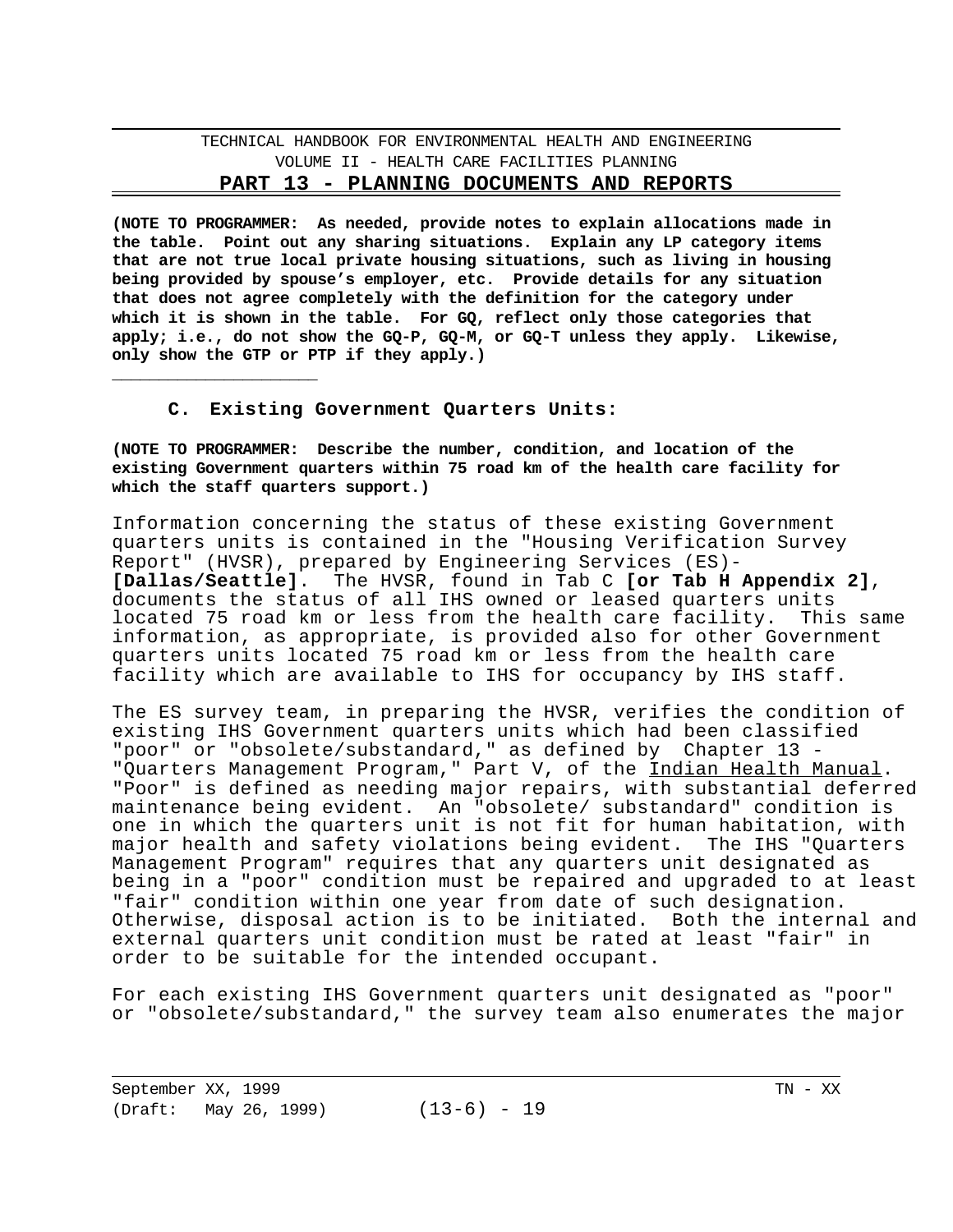deficiencies, provides a cost estimate to renovate and correct the major deficiencies, determines the economic feasibility of renovation versus construction of a replacement unit, and recommends the proposed disposition of units determined to be unfeasible to renovate. Factors considered in this evaluation includes the cost of renovation versus cost of a new unit, which includes the projected service life of the unit, operation and maintenance requirements, etc.

For existing permanent staff quarters units, when the documented costs of repairs exceeds 50 percent of the replacement cost for that unit, the existing permanent quarters unit has been identified as not being continued for use and is identified in this project for replacement. Current IHS policy requires, as projects are processed in the Quarters Construction Priority System, that existing house trailer units be identified as not being continued for use as staff quarters. Accordingly, this project identifies all house trailers for replacement. All structures identified as not being continued for use as staff quarters will be disposed of in accordance with established procedures.

Table III summarizes the mix of existing Government quarters units which are available for continued use by non-local IHS employees. In determining the projected supply of Government quarters units which may be reasonably expected for non-local IHS employees at a particular location, all existing IHS Government quarters units were counted that were located 75 road km or less from the health care facility. This total was reduced by the number that were classified as either "poor" or "obsolete/ substandard," were determined to be unfeasible to renovate, and were determined, in accordance with the above stated policy, as not being available for continued use. Other Government quarters units located 75 road km or less from the health care facility, which were counted only to the extent they are available to IHS for occupancy by IHS staff, are identified separately in Table III.

**(NOTE TO PROGRAMMER: If there are no existing Government quarters units, use the following in lieu of that shown above:** 

**This is a proposed new [type of health care facility] with supporting staff quarters. There are no existing Government quarters units at the site for the proposed new health care facility.**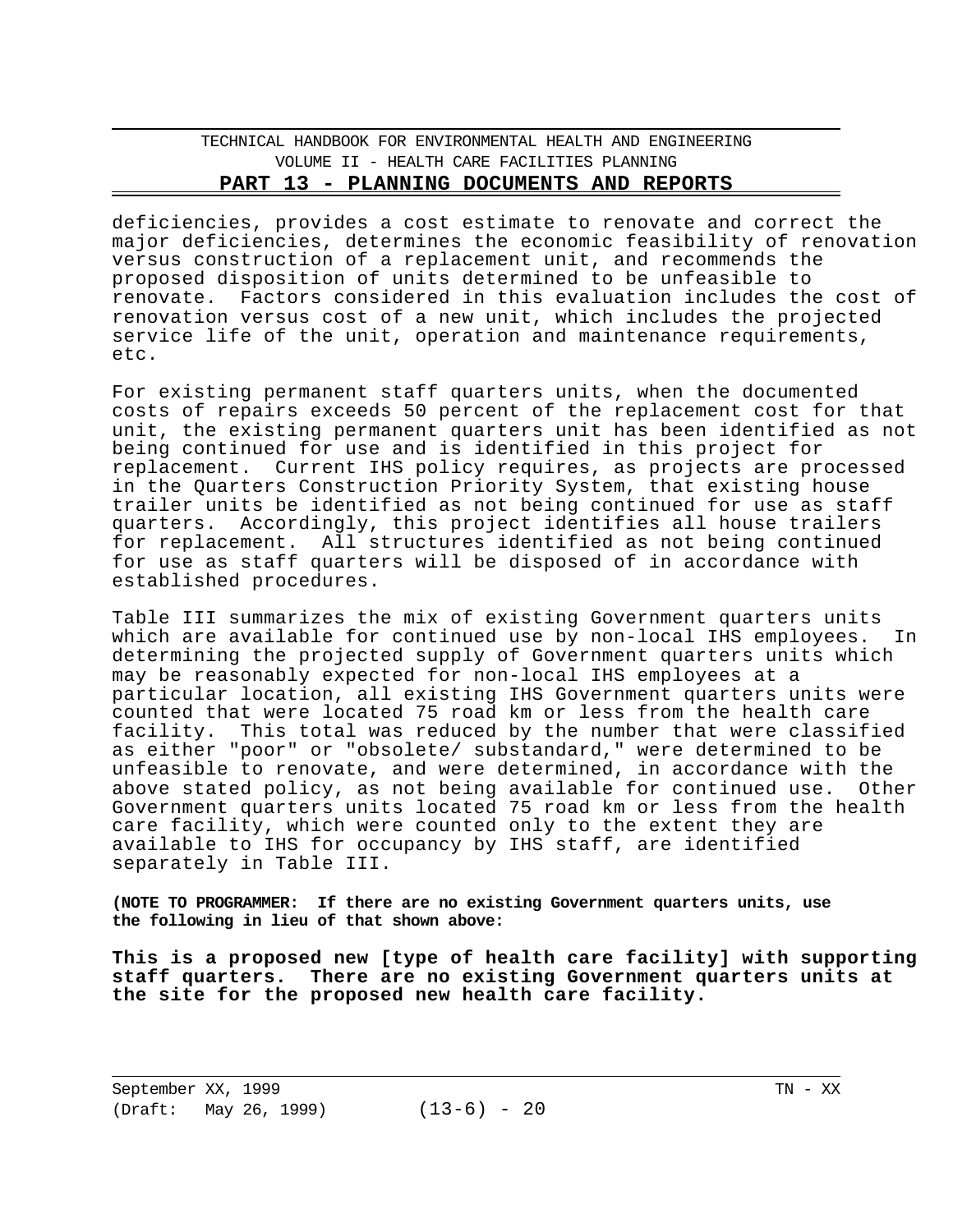**Table III normally summarizes the mix of existing Government quarters units which are available for continued use by non-local IHS employees. In this case, there are none available. {Show the Table III with zeros for all elements.})**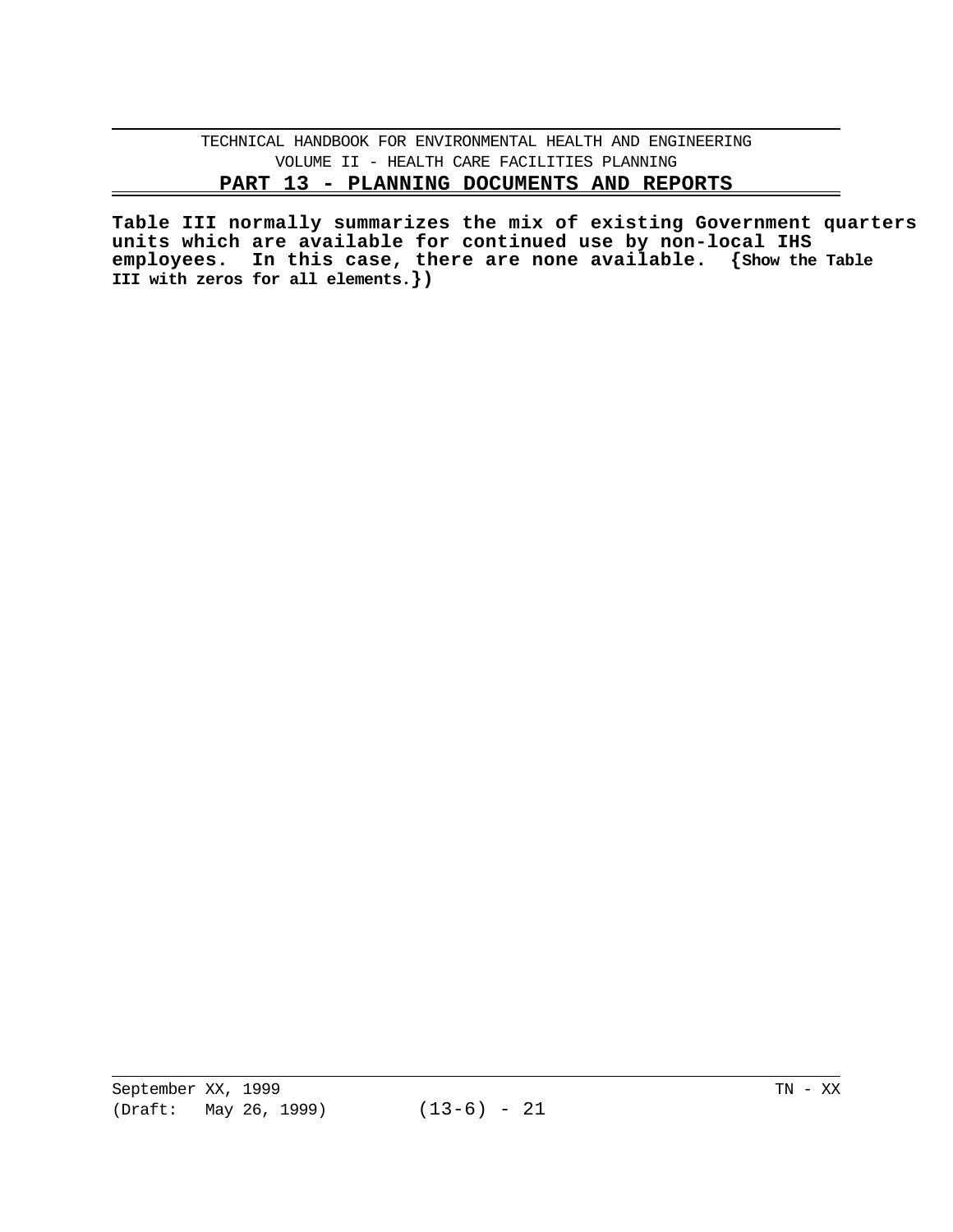### **PART 13 - PLANNING DOCUMENTS AND REPORTS**

### **TABLE III**

# **EXISTING GOVERNMENT QUARTERS UNITS AVAILABLE FOR CONTINUED USE**

|                                                                               | NUMBER OF UNITS |               |                   |   |   |                 |   |          |               |   |                   |  |  |  |
|-------------------------------------------------------------------------------|-----------------|---------------|-------------------|---|---|-----------------|---|----------|---------------|---|-------------------|--|--|--|
|                                                                               |                 | THIS LOCATION |                   |   |   | OTHER LOCATIONS |   |          | <b>TOTAL</b>  |   |                   |  |  |  |
| TYPE OF UNIT                                                                  |                 | <b>RENTAL</b> | TRAN <sup>1</sup> |   |   | <b>RENTAL</b>   |   | TRAN $1$ | <b>RENTAL</b> |   | TRAN <sup>1</sup> |  |  |  |
| SINGLE FAMILY                                                                 |                 |               |                   |   |   |                 |   |          |               |   |                   |  |  |  |
| 2 - Bedroom                                                                   | c               |               |                   |   | c | 1               |   |          | c             | 1 |                   |  |  |  |
| 3 - Bedroom                                                                   | L               |               |                   |   |   | J               |   |          | c             | 1 |                   |  |  |  |
| 4 - Bedroom                                                                   | E               |               |                   |   | c |                 |   |          | c             | 1 |                   |  |  |  |
| MULTIPLE FAMILY                                                               |                 |               |                   |   |   |                 |   |          |               |   |                   |  |  |  |
| $1 - \text{Bedroom}$                                                          | ſ               | 1             | ſ                 | J | Ľ | ı               | Ľ | 1        | c             | 1 | Ľ                 |  |  |  |
| 2 - Bedroom                                                                   | L               |               |                   |   | L | 1               |   |          | c             | ı |                   |  |  |  |
| 3 - Bedroom                                                                   | E               |               |                   |   | c | 1               |   |          | C             | 1 |                   |  |  |  |
| 4 - Bedroom                                                                   | L               | 1             |                   |   | Ľ | J               |   |          | C             | ı |                   |  |  |  |
| TOTAL EXISTING<br>GOVERNMENT QUARTERS<br>UNITS AVAILABLE FOR<br>CONTINUED USE |                 |               |                   |   | L |                 |   |          | [             |   |                   |  |  |  |

Notes for Table III:

\_\_\_\_\_\_\_\_\_\_\_\_\_\_\_\_\_\_\_\_\_\_

\_\_\_\_\_\_\_\_\_\_\_\_\_\_\_\_\_\_\_\_\_\_ 1. TRAN = Transient.

**(NOTE TO PROGRAMMER: If existing government quarters units are available for long term usage at installations other than at the IHS health care facility for which this document addresses, identify such in the "OTHER LOCATIONS" column in Table III.)** 

**D. Local Private Sector Housing Market:** The HVSR, prepared by Engineering Services - **[Dallas** or **Seattle]**, which is contained in Tab C **[**or (**Tab H Appendix 2**)**]**, reports a survey of the private sector housing units available for sale and rent in communities located 75 road km or less from the health care facility. The surveyed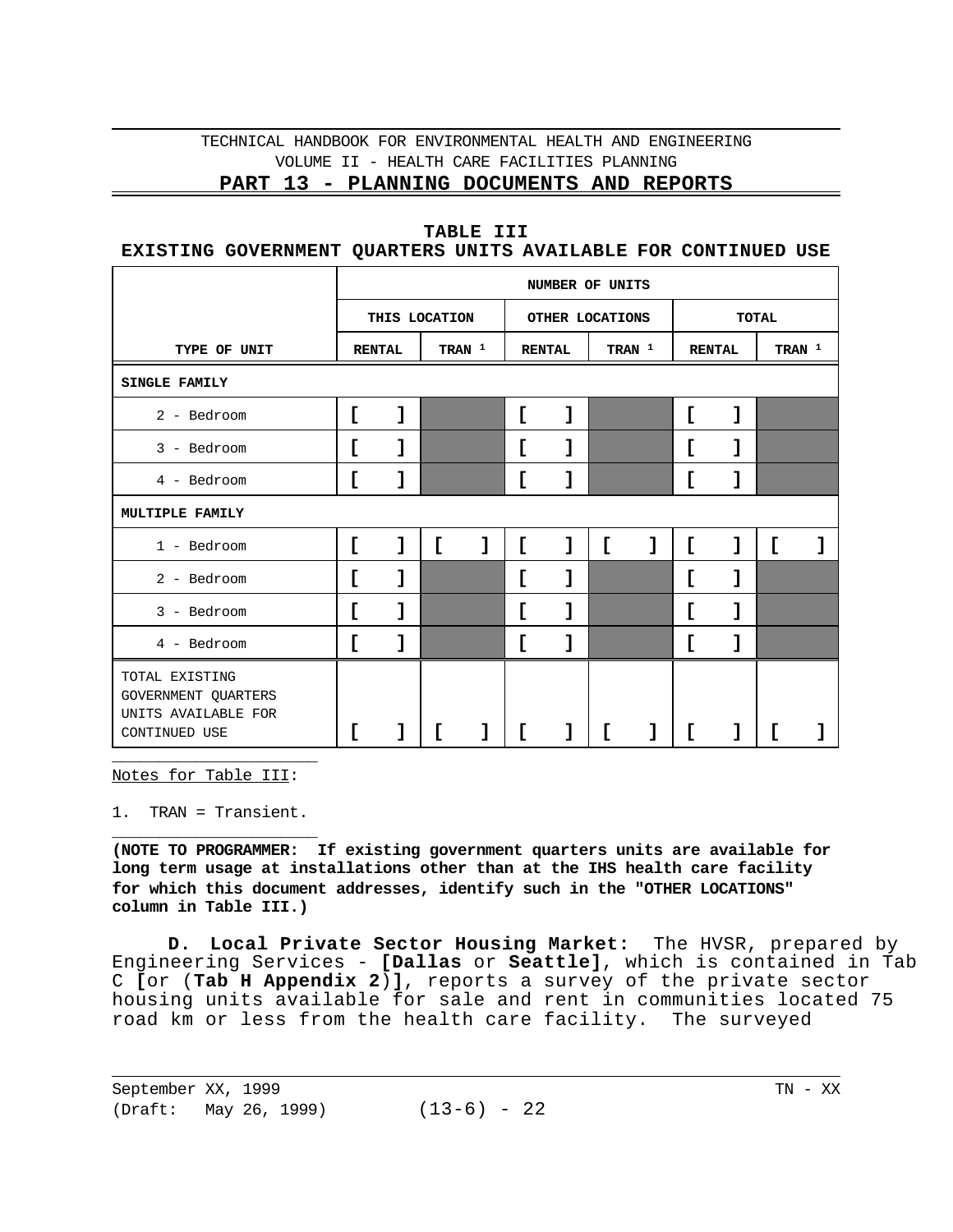communities (including the community in which the health care facility is located) consist of all local "recognized" communities and other local communities where a "demonstrated preference" to reside is indicated. Population and distance (based on road km using the most efficient time route) figures are taken from the latest edition of the Rand McNally Road Atlas.

A "recognized" community is an incorporated or unincorporated city or town (located 75 road km or less from the health care facility) having a year-round population of 1,500 or more.

A "demonstrated preference" community is one with a population of less than 1,500 that is located 75 road km or less from the health care facility, and where a demonstrated preference to reside is indicated by non-local IHS staff currently residing in this community. Non-local refers to employees who resided more than 75 road km from the health care facility at the time of their employment in that facility.

It is normally assumed that 25 percent of the housing units for sale or rent from the local housing market will be suitable, available, and affordable to non-local IHS employees. Where more than one IHS facility is within 75 km of the community, the total number of private sector quarters units (i.e., the average vacancy rate determined in the housing verification survey) will be used to calculate housing available for each nearby facility. The vacancy rate is a recurring rate to which the local economy will continue to adjust and which will remain constant over time. Therefore, adjust and which will remain constant over time. available vacant private sector housing is not prorated among nearby facility locations. However, if the survey team considers a 25 percent adjustment factor either too high or too low for a specific community, a more accurate factor is to be recommended and supported with justification in the HVSR.

The information in the HVSR regarding the number of housing units from the local private sector housing market which may reasonably be expected to be suitable, available, and affordable to Non-Local IHS employees is summarized in Table IV.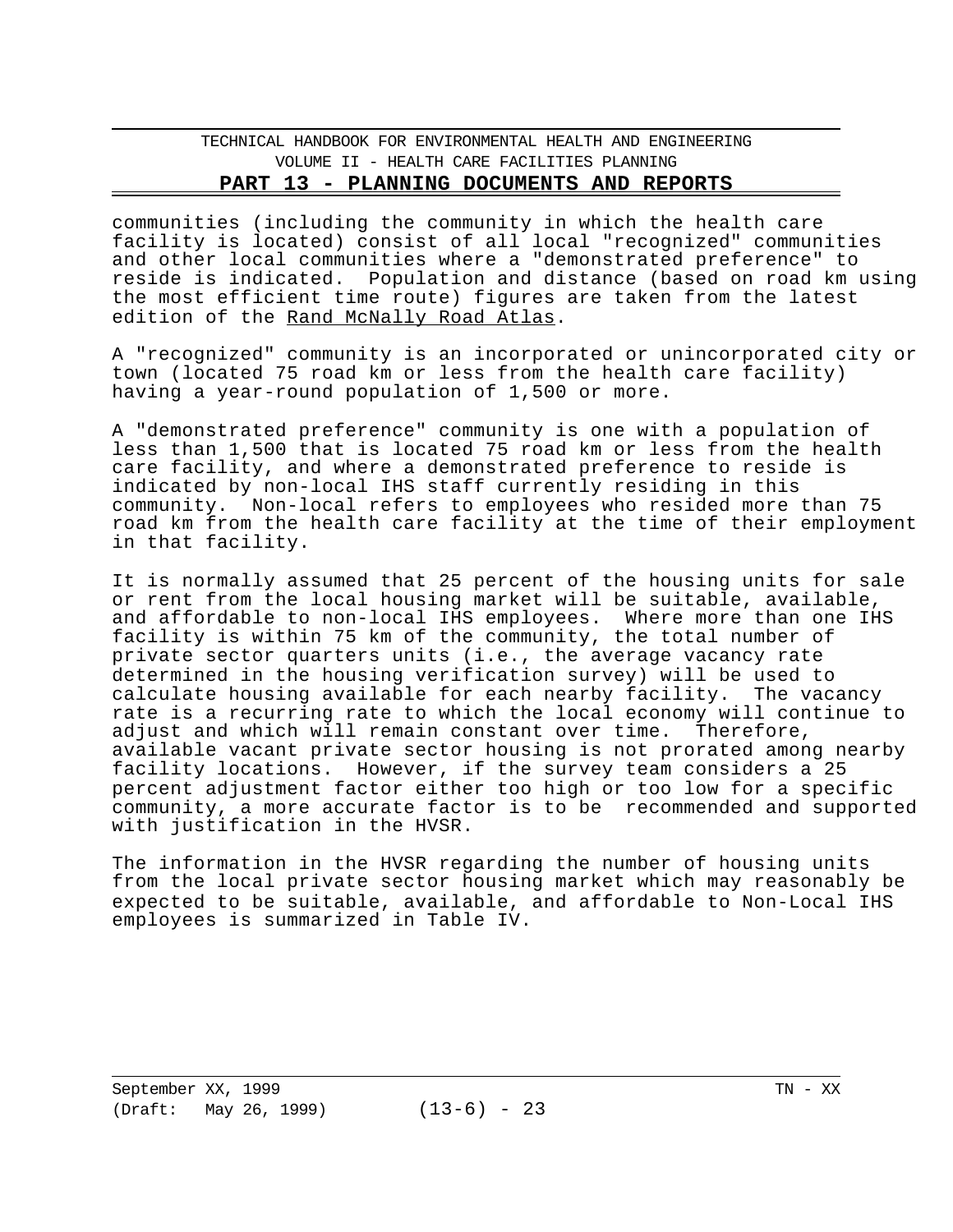### **PART 13 - PLANNING DOCUMENTS AND REPORTS**

| COMMUNITY                                             | AVERAGE<br><b>DISTANCE</b><br>FROM<br><b>HEALTH</b><br>CARE<br><b>FACILITY</b><br>(km) | POPULATION | <b>PROJECTED</b><br><b>PRIVATE</b><br>HOUSING<br>UNITS<br><b>AVAILABLE</b> | <b>ADJUSTMENT</b><br>FACTOR <sup>2</sup> | HOUSING<br>UNITS<br><b>AVAILABLE</b><br>FOR IHS<br>NON-LOCAL<br><b>STAFF</b> |
|-------------------------------------------------------|----------------------------------------------------------------------------------------|------------|----------------------------------------------------------------------------|------------------------------------------|------------------------------------------------------------------------------|
|                                                       |                                                                                        |            |                                                                            |                                          |                                                                              |
|                                                       |                                                                                        |            |                                                                            |                                          |                                                                              |
|                                                       |                                                                                        |            |                                                                            |                                          |                                                                              |
|                                                       |                                                                                        |            |                                                                            |                                          |                                                                              |
|                                                       |                                                                                        |            |                                                                            |                                          |                                                                              |
| TOTAL HOUSING UNITS AVAILABLE FOR IHS NON-LOCAL STAFF |                                                                                        |            |                                                                            |                                          |                                                                              |

#### **TABLE IV - LOCAL PRIVATE SECTOR HOUSING MARKET 1**

\_\_\_\_\_\_\_\_\_\_\_\_\_\_\_\_\_\_\_\_\_\_\_\_\_ Notes for Table IV:

1. Information for this table is taken from the HVSR.

2. Normally it is assumed the 25 percent of the housing units available for sale or rent from the local housing market will be suitable, available, and affordable to Non-Local IHS employees. When the HVSR survey team considers that a 25 percent adjustment factor is either too high or too low for a specific community, a more accurate factor is used with supporting justification for such being provided in the HVSR. **(NOTE TO PROGRAMMER: If no housing is available, add: No adjustment is required in this case.)** 

**E. Transient Quarters:** There is a need for a total of **[number (quantity)]** transient quarters units at the new proposed **[health care facility name]** in **[location]**, which would be used for short-term occupancy of up to 90 days. In many cases, the term would be for one to four weeks. The occupancy rate for these transient quarters is expected to be 90 to 95 percent throughout the year. The purpose of these quarters is to accommodate official visitors, guests, volunteers, short-term employees and contractors, and other transient personnel. Transient quarters are used to house students in the fields of medicine, nursing, pharmacy, physical therapy, optometry, and

September XX, 1999 TN - XX (Draft: May 26, 1999) (13-6) - 24

\_\_\_\_\_\_\_\_\_\_\_\_\_\_\_\_\_\_\_\_\_\_\_\_\_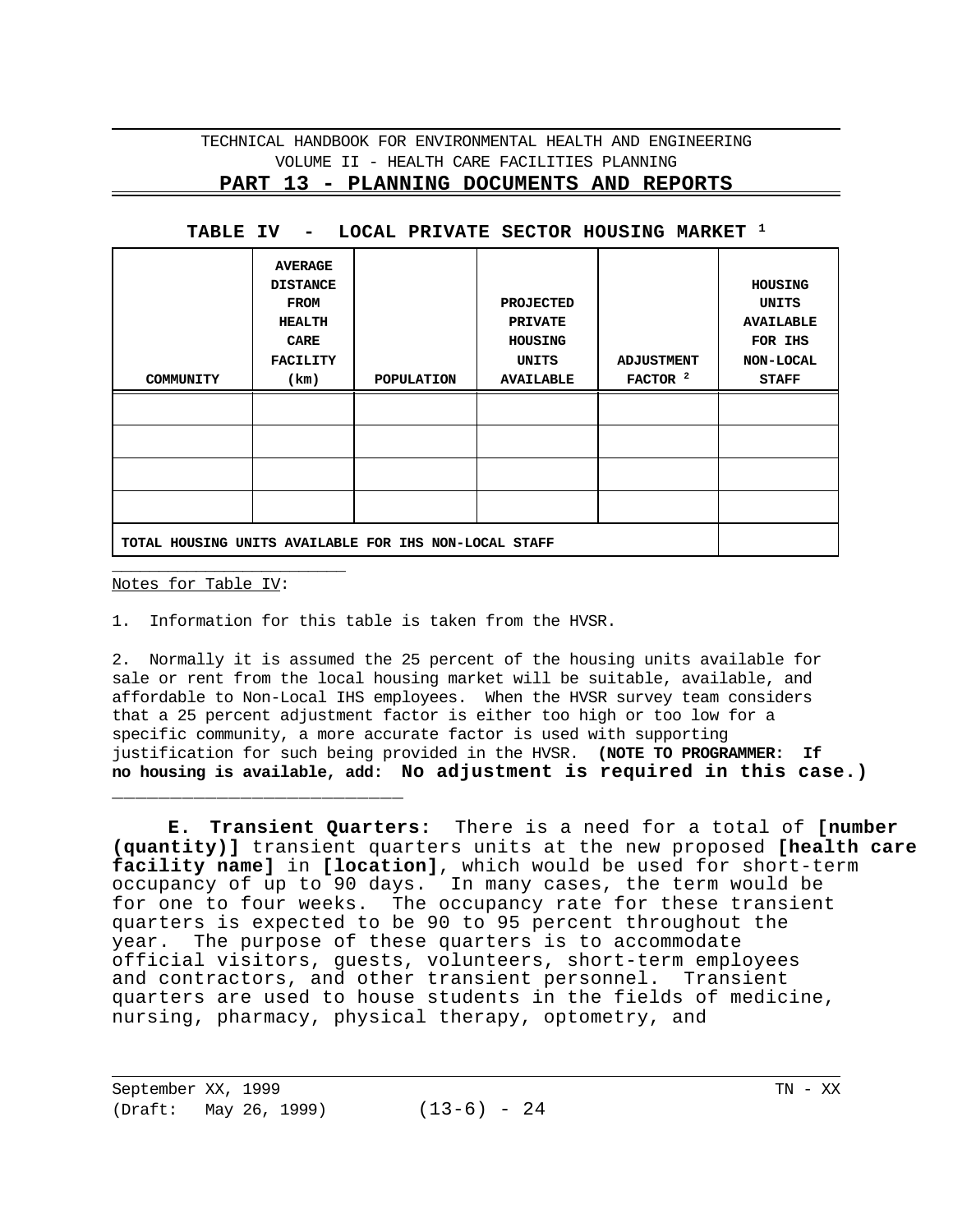#### **PART 13 - PLANNING DOCUMENTS AND REPORTS**

engineering during short term rotations at the facility. Also, these transient quarters will be used to house substitute health care providers at this site.

**(NOTE TO PROGRAMMER: Revise the above as required to explain why there is a need for transient units, who will occupy the units, the frequency of anticipated use, and the history of usage of any existing transient quarters units over the past three years.)** 

**F. Determination of New Government Quarters Required**: Using information provided in Tables II, III, and IV, and Subsection E of this document, Table V provides the determination of the number of new Government quarters units required.

**Item A of Table V - "The Number of Government Owned or Leased Quarters Units Currently Occupied by "Non-Local" IHS Staff"** is determined from Table II by using the recorded number of filled staff having a "Non-Local" employee status and a "GQ" housing type. For locations with existing Government quarters units, it is assumed that the pattern of current Non-Local staff residency (i.e., in Government quarters units, or in local or non-local private sector housing units) will not change after the construction of additional quarters units. **(NOTE TO PROGRAMMER: If conditions at a specific location do not support this assumption, provide needed justification in this section and reflect the adjusted figure in Item "A" of Table V.)** 

**Item "B" of Table V - "Number of Quarters Units Required for "Non-Local" Staff Expected to Fill "Vacant" and "New" IHS Positions"** is determined from Table II by using 90 percent of the sum of "Non-Local" staff with a "new" or "vacant" position status numbers. This process determines the number of quarters units required for unfilled positions and is based on the assumption that 10 percent of the non-local staff will prefer to build their house, choose to live more than 75 road km from the health care facility, or be married to another IHS employee and require only one quarters unit for both. **(NOTE TO PROGRAMMER: If an adjustment factor different than 90 percent is warranted for a specific location, provide needed justification in this section, and reflect a revised adjustment factor in Table V, Item "B" calculations.)**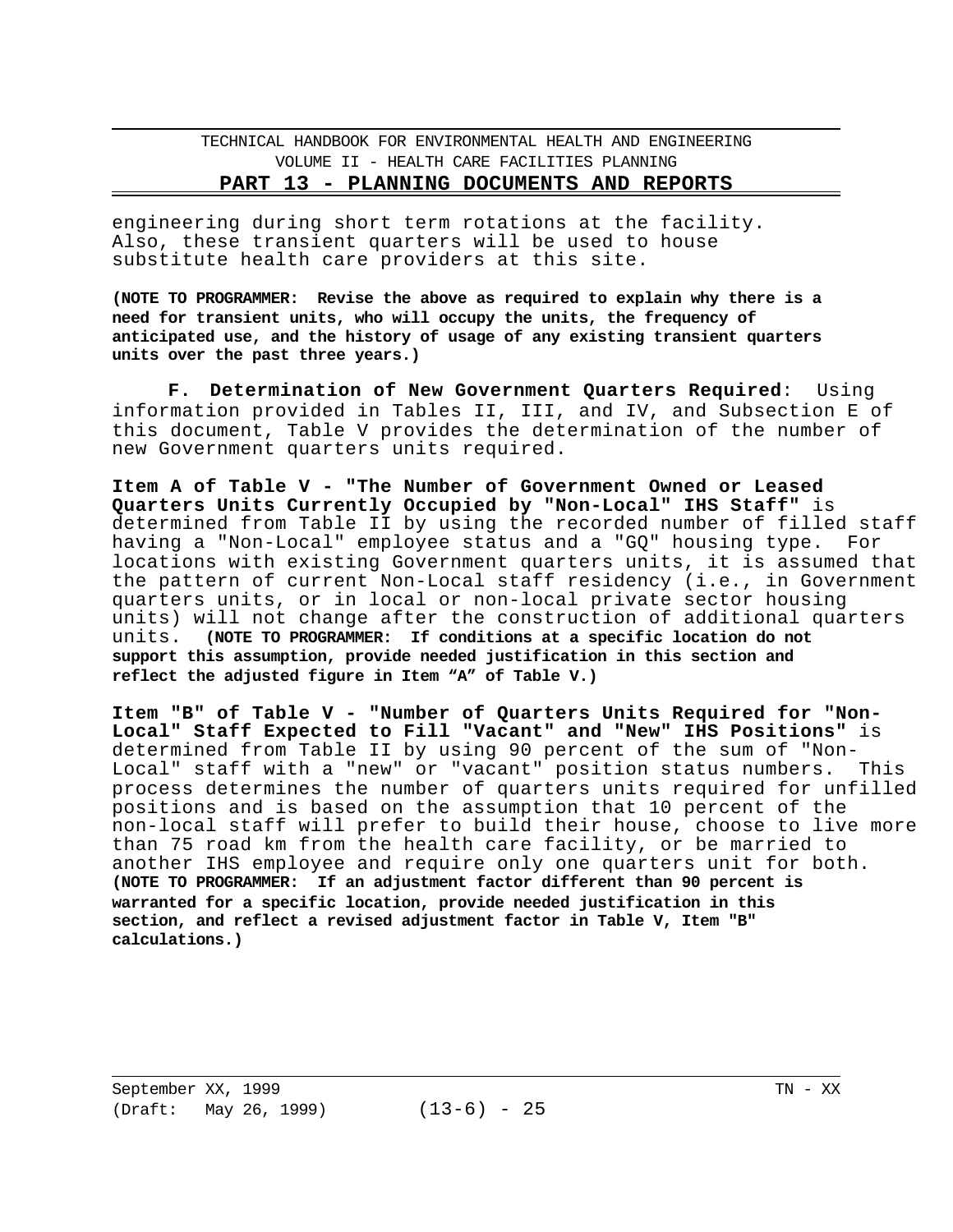# **PART 13 - PLANNING DOCUMENTS AND REPORTS**

### **TABLE V**

### **DETERMINATION OF NEW GOVERNMENT QUARTERS UNITS REQUIRED**

| Number of Government Owned or Leased Quarters Units Currently<br>Occupied by "Non-Local" IHS Staff (From Table II, as<br>noted.)                                                 | (A)            | L.           | ı |
|----------------------------------------------------------------------------------------------------------------------------------------------------------------------------------|----------------|--------------|---|
| Number of Quarters Units Required for "Non-Local" Staff<br>Expected to Fill "Vacant" and "New" IHS Positions<br>(From Table II)(Vacant)[ ] + (New)[<br>$1 = 1$<br>$1 \times 0.9$ |                |              |   |
| $=$                                                                                                                                                                              | (B)            | $\mathsf{L}$ | 1 |
| Total Quarters Units Required for "Non-Local" Staff (A) + (B)<br>$=$                                                                                                             | (C)            | L            |   |
| Number of Existing Government "Rental" Quarters Units<br>Available                                                                                                               |                |              |   |
| for Continued Use<br>(From Table<br>III)                                                                                                                                         | (D)            | Г            |   |
| Number of Local Private Sector Housing Units that are<br>Suitable<br>and Available for IHS Non-Local Staff (From Table                                                           |                |              |   |
| IV)                                                                                                                                                                              | (E)            | Г            | 1 |
| Additional Government "Rental" Quarters Units Required<br>$(C) - (D) - (E)$<br>$=$                                                                                               | (F)            | $\mathsf{L}$ | 1 |
| Total "Transient" Quarters Units Required (From Section<br>"E")                                                                                                                  | (G)            | $\mathsf{L}$ | 1 |
| Number of Existing Government "Transient" Quarters Units<br>Available for Continued Use<br>(From Table<br>III)                                                                   | (H)            | L            | ı |
| Additional Government "Transient" Quarters Units Required                                                                                                                        |                |              |   |
| $(G) - (H)$<br>$=$                                                                                                                                                               | (I)            | Г            | ı |
| Total New Government Quarters Units Required<br>$(F) + (I)$<br>$\qquad \qquad =$                                                                                                 | $(\mathbf{J})$ | Г            |   |

# **G. Housing Pattern:**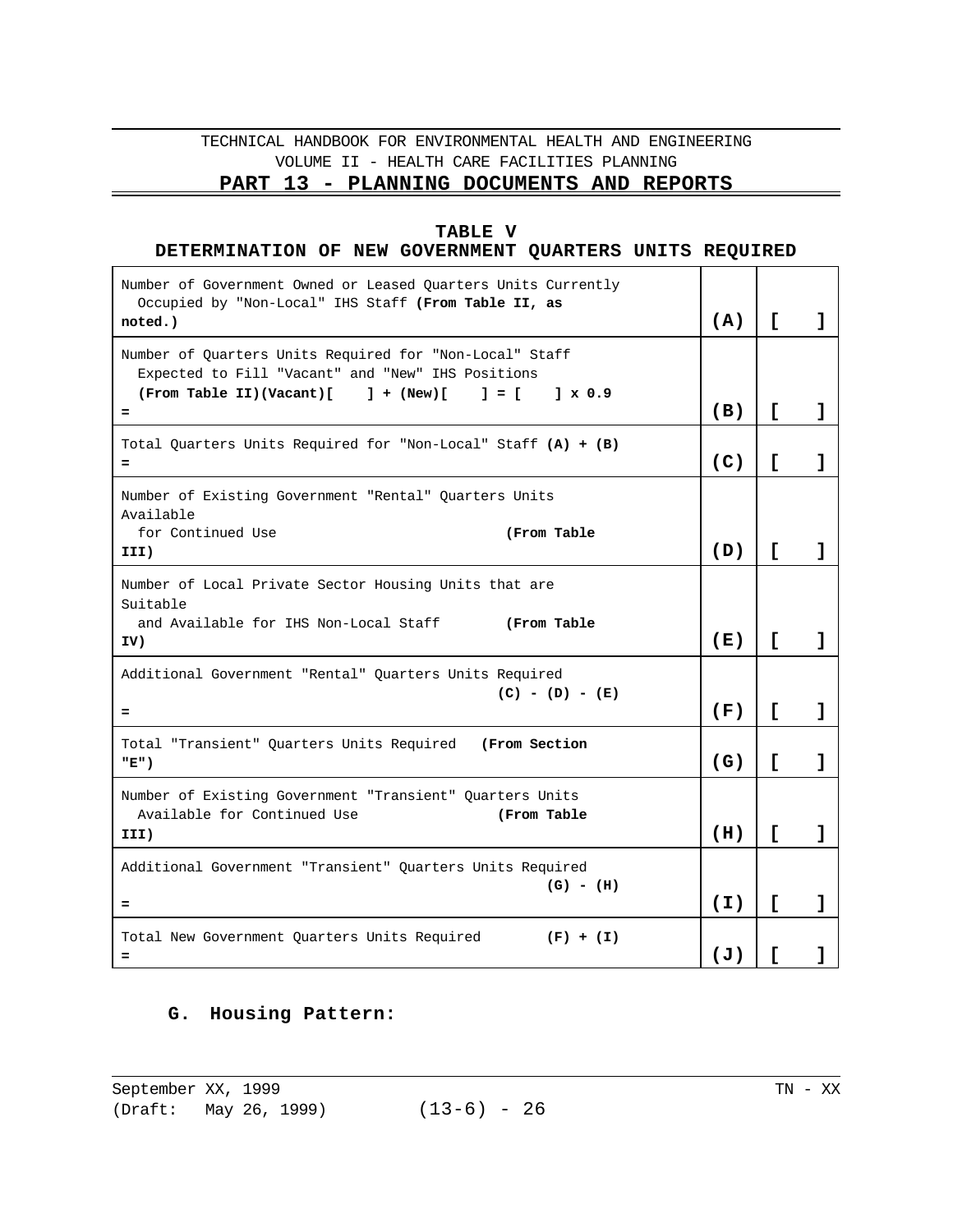**(NOTE TO PROGRAMMER: For a health care facility that has existing staff housing, use the following.)** 

For the existing staff at **[health care facility name]**, Tab B **[**or **Tab H Appendix 1]** includes the sizes of families and numbers of bedrooms in existing rental quarters now occupied, in addition to the number of bedrooms authorized for each family size, as specified in the Office of Management and Budget (OMB) Circular No. A-45, as implemented by the assignment criteria provided in Chapter 13 -<br>"Quarters Manaqement Program" of the Indian Health Manual. Table II "Quarters Management Program" of the Indian Health Manual. summarizes from Tab B **[**or **Tab H Appendix 1]** the current authorized "Non-Local" staff housing profile. Table VI reflects an analysis of the reported existing pattern of family sizes in comparison with the current projected probable pattern of family size for quarters at this health care facility. To assist with the projection process, the existing mixtures of nearby IHS health care facilities are analyzed in Table VI(A). This projection considers the existing pattern of family size, the agency experience, changes in staffing patterns, and national trends in family size, as related to that which is authorized by OMB.

|                                                |        |                | QUARTERS UNITS |                                                                                         |                |               |  |
|------------------------------------------------|--------|----------------|----------------|-----------------------------------------------------------------------------------------|----------------|---------------|--|
| SIZE OF                                        |        |                |                | ADJUSTED ACTUAL MIX<br><b>BASED ON OMB</b><br>AUTHORIZED NUMBER OF<br>BEDROOMS / FAMILY |                |               |  |
| UNIT BY<br><b>ACTUAL CURRENT MIX</b><br>NO. OF |        |                | SIZE           | PROPOSED MIX                                                                            |                |               |  |
| <b>BEDROOMS</b>                                | NUMBER | <b>PERCENT</b> | <b>NUMBER</b>  | <b>PERCENT</b>                                                                          | <b>PERCENT</b> | <b>NUMBER</b> |  |
| 1                                              |        |                |                |                                                                                         |                |               |  |
| $\overline{2}$                                 |        |                |                |                                                                                         |                |               |  |
| 3                                              |        |                |                |                                                                                         |                |               |  |
| 4                                              |        |                |                |                                                                                         |                |               |  |
| <b>TOTALS</b>                                  |        |                |                |                                                                                         |                |               |  |

**Table VI - HOUSING PATTERN ANALYSIS**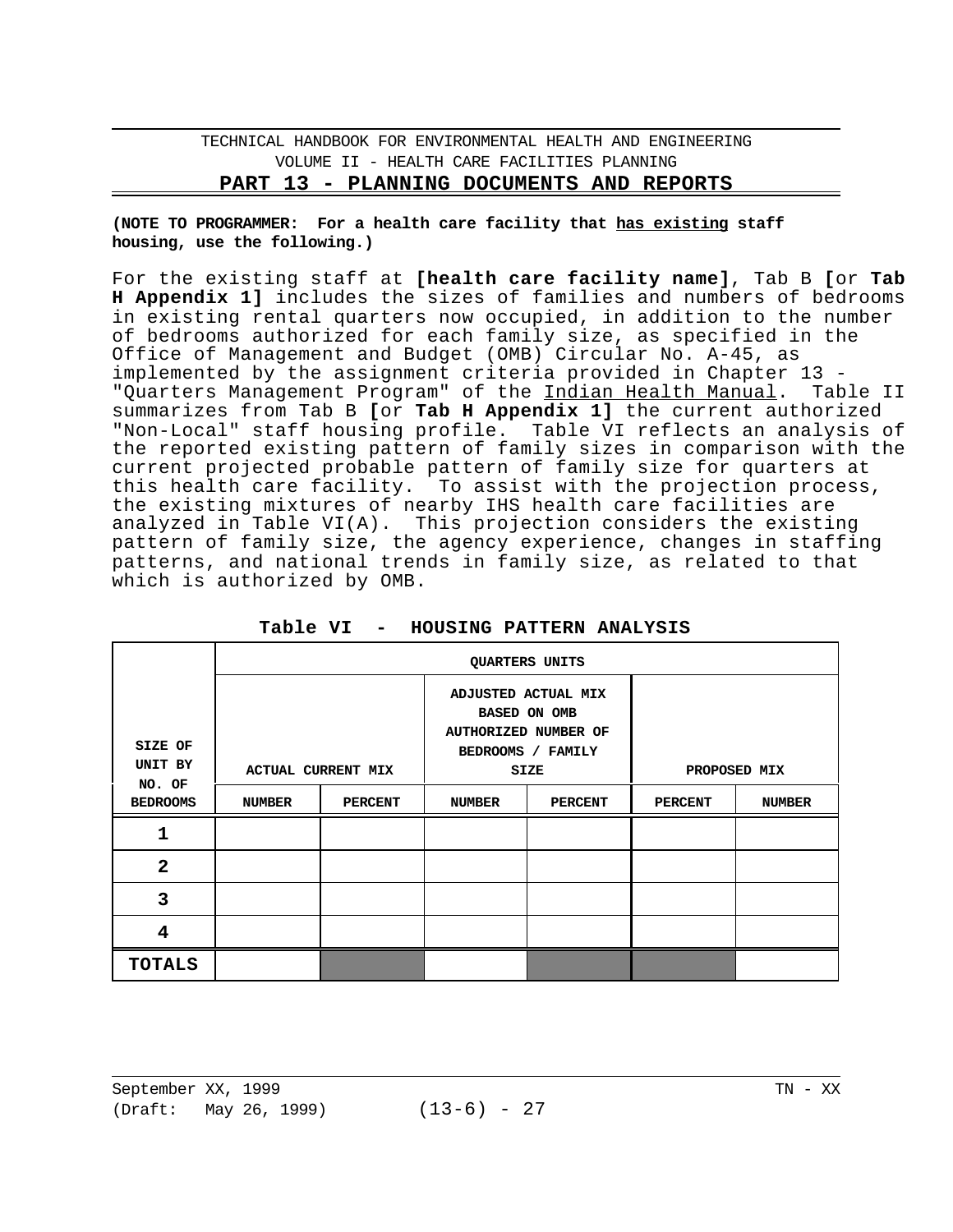#### **Table VI(A) - HOUSING PATTERN ANALYSIS (FAMILY SIZES) for OTHER NEARBY IHS FACILITIES**

|                     |              | PERCENTAGE OF NON-LOCAL STAFF BY FAMILY SIZE<br><b>FAMILY SIZE</b><br>(NUMBER OF PERSONS IN FAMILY) |              |   |   |   |  |  |  |
|---------------------|--------------|-----------------------------------------------------------------------------------------------------|--------------|---|---|---|--|--|--|
|                     |              |                                                                                                     |              |   |   |   |  |  |  |
| <b>LOCATION</b>     | $\mathbf{1}$ | $\mathbf{2}$                                                                                        | $\mathbf{3}$ | 4 | 5 | 6 |  |  |  |
| [NAME 1ST LOCATION] |              |                                                                                                     |              |   |   |   |  |  |  |
| [NAME 2ND LOCATION] |              |                                                                                                     |              |   |   |   |  |  |  |
| [NAME 3RD LOCATION] |              |                                                                                                     |              |   |   |   |  |  |  |
| [NAME 4TH LOCATION] |              |                                                                                                     |              |   |   |   |  |  |  |
| Auth. No. Bedrooms  |              |                                                                                                     |              |   |   |   |  |  |  |

#### **[OR]**

**(NOTE TO PROGRAMMER: For a new health care facility that has no existing staff housing, use the following.)** 

Since the proposed **[health care facility name]** is new, there are no existing staff for which data can be shown in Tab B **[**or **Tab H Appendix 1]** about the sizes of families and numbers of bedrooms, nor any information about the number of bedrooms authorized for each family size, as specified in the Office of Management and Budget (OMB) Circular No. A-45, as implemented by the assignment criteria provided in Chapter 13 - "Quarters Management Program" of the Indian Health Manual. Accordingly, Table II does not include a summary from Tab B **[**or **Tab H Appendix 1]** of the current authorized "Non-Local" staff housing profile. In order to be able to develop a probable pattern of family size, and, in turn, the number of bedrooms mixture, the existing mixtures of nearby health care facilities are analyzed in Table VI(A). This analysis considers the existing pattern of family size at the other facilities, the agency experience, changes in staffing patterns, and national trends in family size, as related to that which is authorized by OMB, in order to develop the proposed mixture reflected in Table VI(B).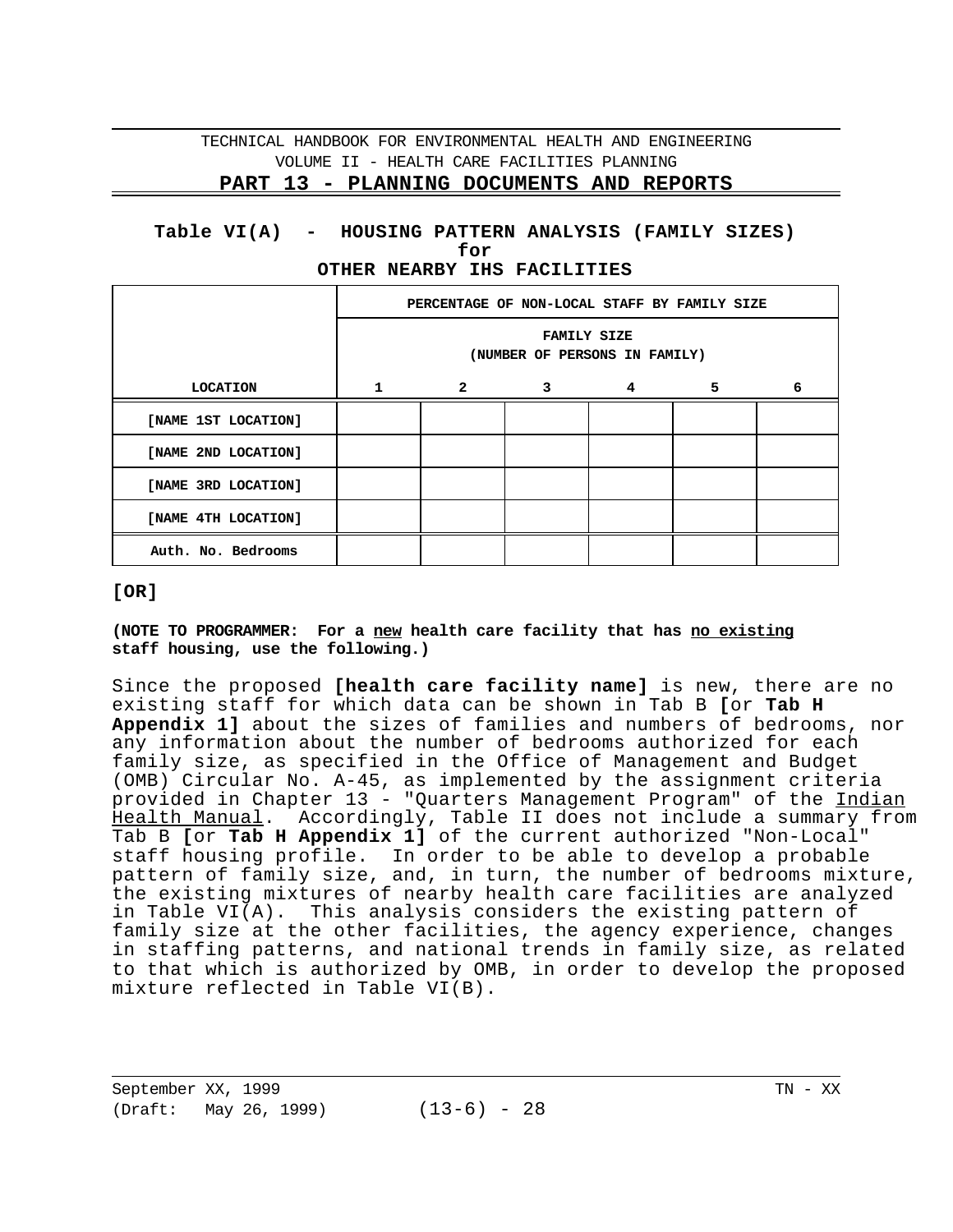# **PART 13 - PLANNING DOCUMENTS AND REPORTS**

### **Table VI(A) - HOUSING PATTERN ANALYSIS (FAMILY SIZES) for OTHER NEARBY IHS FACILITIES**

|                     |    | PERCENTAGE OF NON-LOCAL STAFF BY FAMILY SIZE        |             |   |    |   |  |  |  |
|---------------------|----|-----------------------------------------------------|-------------|---|----|---|--|--|--|
|                     |    | <b>FAMILY SIZE</b><br>(NUMBER OF PERSONS IN FAMILY) |             |   |    |   |  |  |  |
| <b>LOCATION</b>     | 1. | $\mathbf{2}$                                        | $3^{\circ}$ | 4 | 5. | 6 |  |  |  |
| [NAME 1ST LOCATION] |    |                                                     |             |   |    |   |  |  |  |
| [NAME 2ND LOCATION] |    |                                                     |             |   |    |   |  |  |  |
| [NAME 3RD LOCATION] |    |                                                     |             |   |    |   |  |  |  |
| [NAME 4TH LOCATION] |    |                                                     |             |   |    |   |  |  |  |
| Auth. No. Bedrooms  |    |                                                     |             |   |    |   |  |  |  |

**Table VI(B) HOUSING PATTERN ANALYSIS (PROPOSED MIX)** 

|                                           |                | PROPOSED MIX OF QUARTERS UNITS |
|-------------------------------------------|----------------|--------------------------------|
| SIZE OF UNIT BY NO. OF<br><b>BEDROOMS</b> | <b>PERCENT</b> | <b>NUMBER</b>                  |
|                                           |                |                                |
| 2                                         |                |                                |
|                                           |                |                                |
|                                           |                |                                |
| <b>TOTAL</b>                              |                |                                |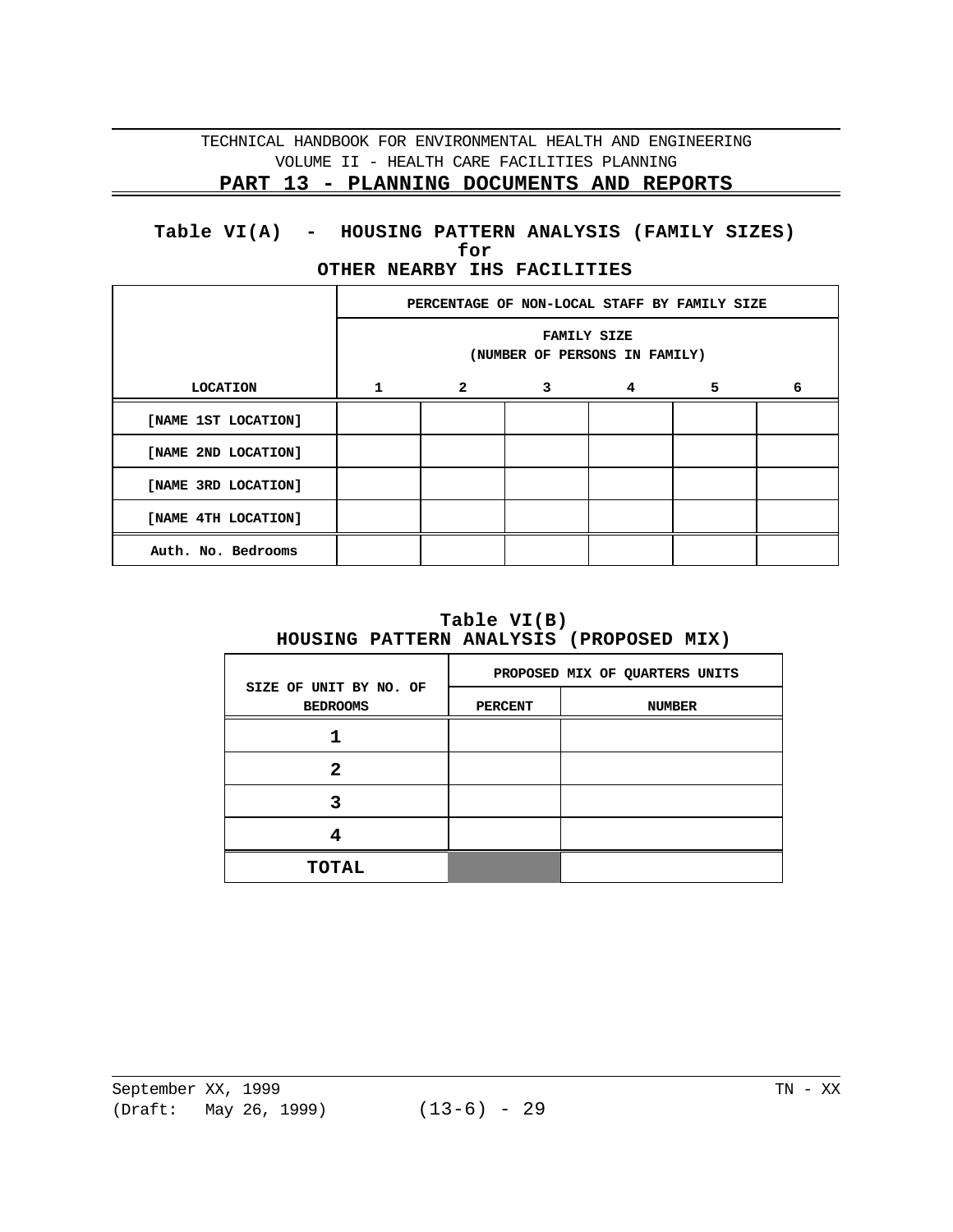#### **PART 13 - PLANNING DOCUMENTS AND REPORTS**

#### **V. QUARTERS SUMMARY DATA**

#### **A. Proposed Site**:

**(NOTE TO PROGRAMMER: If this PJDQ is not associated with a project for a new health care facility and is not attached as Tab H to the PJD for a health care facility, use:)** 

The Phase I Site Selection and Evaluation Report (SSER) for these staff quarters was completed on **[Month] [Day]**, **[Year]**. The site recommended for the proposed staff quarters is **[(NOTE TO PROGRAMMER: describe site, including size, location, and general topography)]**.

#### **(or NOTE TO PROGRAMMER: If this PJDQ is attached as Tab H to the PJD for a health care facility, use:)**

The Phase I Site Selection and Evaluation Report (SSER) for these staff quarters is included with the Phase I SSER for the health care facility, which was completed on **[Month] [Day]**, **[Year]** and approved on **[Month] [Day]**, **[Year]**. The site recommended for the proposed staff quarters is approximately **[number]** hectares (ha) of the approximately **[number]** ha of trust **[or whatever type of land is proposed for use]** land that is needed for this project, which has been set-aside by the BIA and is located in **[name]** County in the State of **[name]**, at **[describe location]**. The final amount of land the legal description will be in the Phase II SSER, that supports the approved Program of Requirements (POR) for this project. The project location is shown on maps in the PJD Tab A. **(NOTE TO PROGRAMMER: Revise the above as required to describe site, including size, location, and general topography.)** 

**(NOTE TO PROGRAMMER: Continue with below in either case.)** 

The Phase II SSER will be submitted with the POR.

**B. Proposed Number of Units and Space**: The proposed new staff quarters will assure the availability of safe, suitable housing for eligible personnel essential to the IHS health care delivery system for the new proposed **[health care facility name]** in **[location]**. The breakdown of the number of existing quarters that can continue to be used and the proposed number of new quarters to be constructed is<br>contained in Table I. (NOTE TO PROGRAMMER: Revise the previous sentence (NOTE TO PROGRAMMER: Revise the previous sentence **to reflect the actual conditions for the project.)** Applying the criteria provided in OMB Circular A-45, the authorized net and gross areas for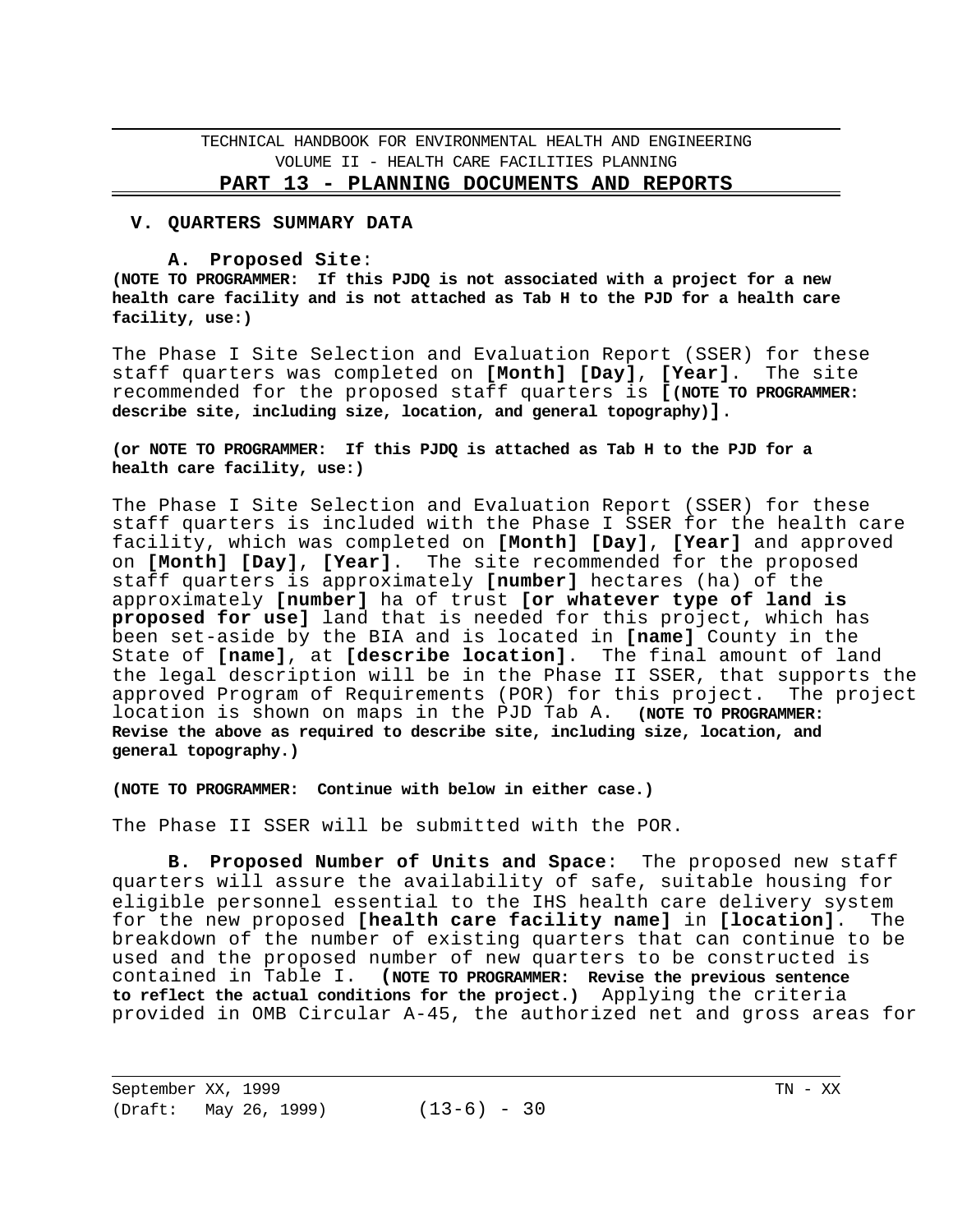**PART 13 - PLANNING DOCUMENTS AND REPORTS** 

space authorized for the proposed new staff quarters in this project are contained in Table VII.

| TABLE VII - |  | AUTHORIZED SPACE FOR PROPOSED NEW STAFF |                 |  |  |
|-------------|--|-----------------------------------------|-----------------|--|--|
|             |  |                                         | <b>OUARTERS</b> |  |  |

|                                                                                                                                          | NO.          | <b>NEW</b><br>UNITS | <b>AUTHORIZED</b><br>NET UNIT<br>AREA $1$<br>(m <sup>2</sup> ) | <b>TOTAL</b><br><b>NET</b><br><b>AREA</b><br>(m <sup>2</sup> ) |              | NET TO<br><b>GROSS</b><br><b>FACTOR</b> | <b>TOTAL</b><br><b>GROSS</b><br>AREA $^2$<br>(m <sup>2</sup> ) |   | <b>TOTAL GROSS</b><br><b>UNHEATED</b><br>SPACE $3$<br>(m <sup>2</sup> ) |                              |
|------------------------------------------------------------------------------------------------------------------------------------------|--------------|---------------------|----------------------------------------------------------------|----------------------------------------------------------------|--------------|-----------------------------------------|----------------------------------------------------------------|---|-------------------------------------------------------------------------|------------------------------|
| Single Family                                                                                                                            |              |                     |                                                                |                                                                |              |                                         |                                                                |   |                                                                         |                              |
| 2 Bedroom                                                                                                                                | $\mathsf{L}$ | ı                   | 93(102)                                                        | $\mathsf{L}$                                                   | $\mathbf{I}$ | 1.25                                    | $\mathsf{L}$                                                   | 1 | $\mathsf{L}$                                                            | $\overline{\mathbf{4}}$<br>٦ |
| 2 Bedroom<br>$(HC)^{-5}$                                                                                                                 | Ľ            | 1                   | 102(112)                                                       | $\mathsf{r}$                                                   | 1            | 1.25                                    | Ľ                                                              | 1 | L                                                                       | 4                            |
| 3 Bedroom                                                                                                                                | $\mathsf{r}$ | 1                   | 131(145)                                                       | $\mathsf{r}$                                                   | ı            | 1.25                                    | $\mathsf{L}$                                                   | 1 | $\mathsf{L}$                                                            | $\overline{\mathbf{4}}$<br>٦ |
| 3 Bedroom<br>$(HC)^{-5}$                                                                                                                 | Ľ            | 1                   | 145(160)                                                       | Ľ                                                              | $\mathbf{I}$ | 1.25                                    | Ľ                                                              | 1 | $\mathsf{r}$                                                            | 4                            |
| 4 Bedroom                                                                                                                                | $\mathbf{r}$ | 1                   | 155(171)                                                       | $\mathsf{r}$                                                   | ı            | 1.25                                    | $\mathsf{L}$                                                   | 1 | $\mathsf{L}$                                                            | $\overline{\mathbf{4}}$<br>٦ |
| 4 Bedroom<br>$(HC)^{5}$                                                                                                                  | Ľ            | 1                   | 171(188)                                                       | $\mathsf{r}$                                                   | $\mathbf{I}$ | 1.25                                    | Ľ                                                              | 1 | $\mathsf{r}$                                                            | 4<br>٦                       |
| Multi-Family (NOTE TO PROGRAMER: For the below types, provide<br>entries for each different type; i.e., quadplex, triplex or<br>duplex.) |              |                     |                                                                |                                                                |              |                                         |                                                                |   |                                                                         |                              |
| 1 Bedroom                                                                                                                                | $\mathsf{r}$ | $\mathbf{I}$        | 75(83)                                                         | $\mathsf{L}$                                                   | 1            | 1.25                                    | $\mathsf{L}$                                                   | 1 | $\mathsf{L}$                                                            | 6<br>1                       |
| 2 Bedroom                                                                                                                                | $\Gamma$     | $\mathbf{1}$        | 93(102)                                                        | $\mathsf{r}$                                                   | 1            | 1.25                                    | $\mathsf{L}$                                                   | 1 | $\mathsf{r}$                                                            | $\overline{\mathbf{4}}$<br>1 |
| 3 Bedroom                                                                                                                                | Ľ            | 1                   | 131(145)                                                       | $\mathsf{r}$                                                   | ı            | 1.25                                    | $\mathsf{L}$                                                   | 1 | $\mathsf{L}$                                                            | $\overline{\mathbf{4}}$<br>1 |
| Transient (Multi-Unit)                                                                                                                   |              |                     |                                                                |                                                                |              |                                         |                                                                |   |                                                                         |                              |
| 1 Bedroom                                                                                                                                | $\mathsf{r}$ | $\mathbf{I}$        | 51(56)                                                         | $\mathsf{r}$                                                   | ı            | 1.25                                    | $\mathsf{L}$                                                   | 1 | $\mathsf{L}$                                                            | 7<br>1                       |
| 1 Bedroom<br>- 5<br>(HC)                                                                                                                 | Ľ            | 1                   | 56(62)                                                         | I.                                                             | $\mathbf{I}$ | 1.25                                    | $\mathsf{L}$                                                   | 1 | $\mathsf{L}$                                                            | 7<br>1                       |
| TOTAL STAFF<br><b>QUARTERS</b>                                                                                                           | c            | 1                   |                                                                | I.                                                             | 1            |                                         | Ľ                                                              | 1 | Ľ                                                                       | 1                            |

September XX, 1999 TN - XX

(Draft: May 26, 1999) (13-6) - 31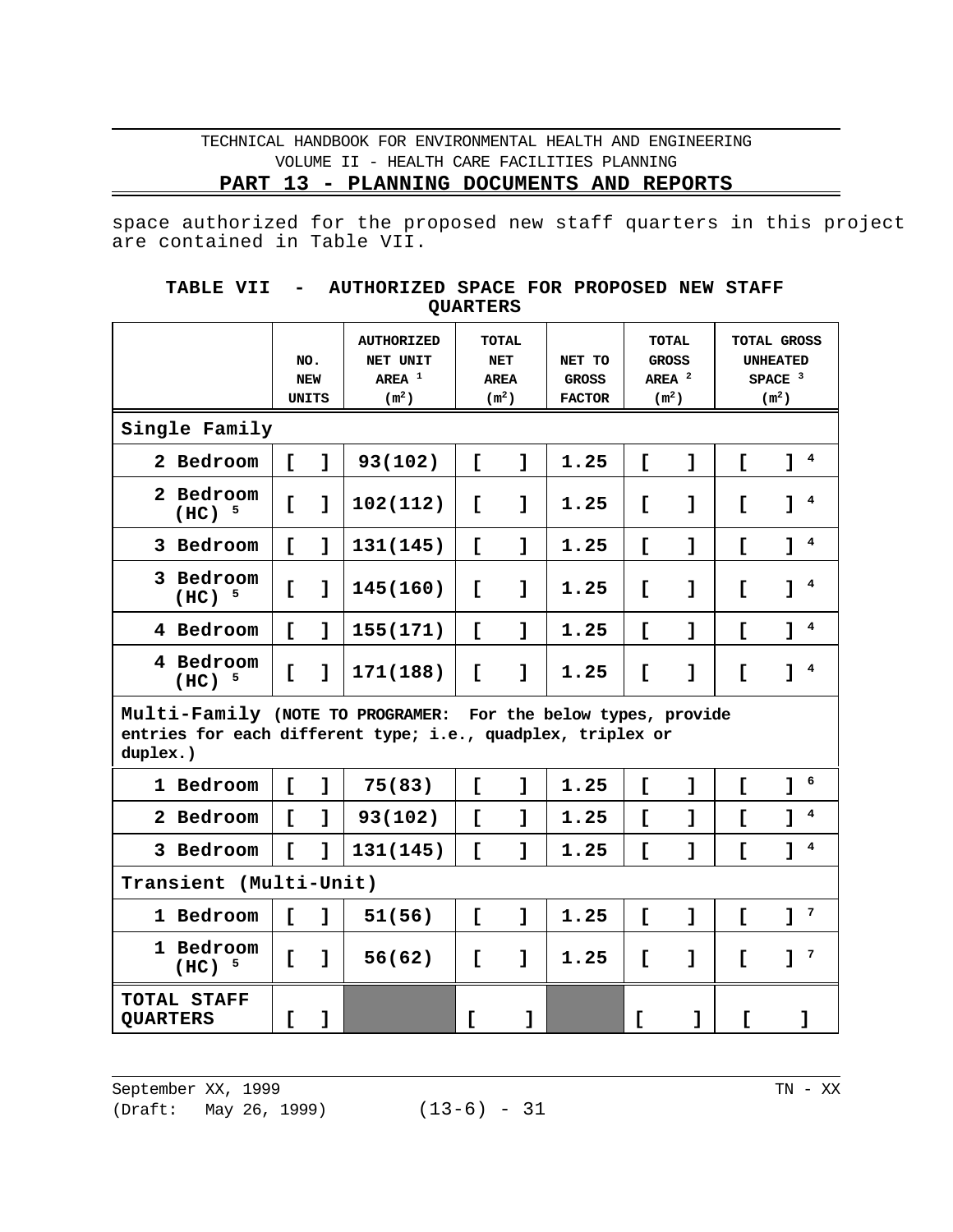#### Notes for Table VII:

\_\_\_\_\_\_\_\_\_\_\_\_\_\_\_\_\_\_\_\_

1. **[NOTE FOR PROGRAMMER: (For normal location use:** The Authorized Net Unit Areas shown are for a normal location, based on OMB Circular A-45, Revised October 20, 1993.**) or (For remote location use:** The Authorized Net Unit Areas shown are for a remote location, as officially designated by IHS Headquarters, following guidance provided by OMB Circular A-45. The quarters units are to be designed to these authorized net floor areas.**)]** 

2. The Total Gross Area is for heated spaces and does not include the unheated outside storage room and the car storage area (carport or garage).

3. Unheated spaces consist of outside storage and a car storage area (carport or garage).

4. The authorized unheated unit space for this type of quarters unit consists of a three gross  $m^2$  outside storage area and a 50 gross  $m^2$ two car garage.

5. Handicapped accessible designated units. To comply with handicapped accessibility standards, the net unit areas for five percent of the new quarters have been increased by 10 percent.

6. The authorized unheated unit space for this type of quarters unit consists of a three gross  $m^2$  outside storage area and a 25 gross  $m^2$ one car garage.

7. The authorized unheated unit space for this type of quarters unit consists of a 25 gross  $m^2$  one car carport.

**(NOTE FOR PROGRAMMER: For Table VII, above, in the Column identified as "Authorized Net Unit Area," are shown, for ready reference and use, the normal authorized net unit areas, with the authorized net unit areas for remote locations being shown in parentheses ( ). Remote areas are to be used only when so designated by IHS Headquarters. Only show either normal or remote numbers in this column, as applicable.)** 

**C. Special Space: (NOTE TO PROGRAMMER: List and justify any special space, such as arctic entries, additional storage, recreation areas, etc.)** 

September XX, 1999 TN - XX (Draft: May 26, 1999) (13-6) - 32

\_\_\_\_\_\_\_\_\_\_\_\_\_\_\_\_\_\_\_\_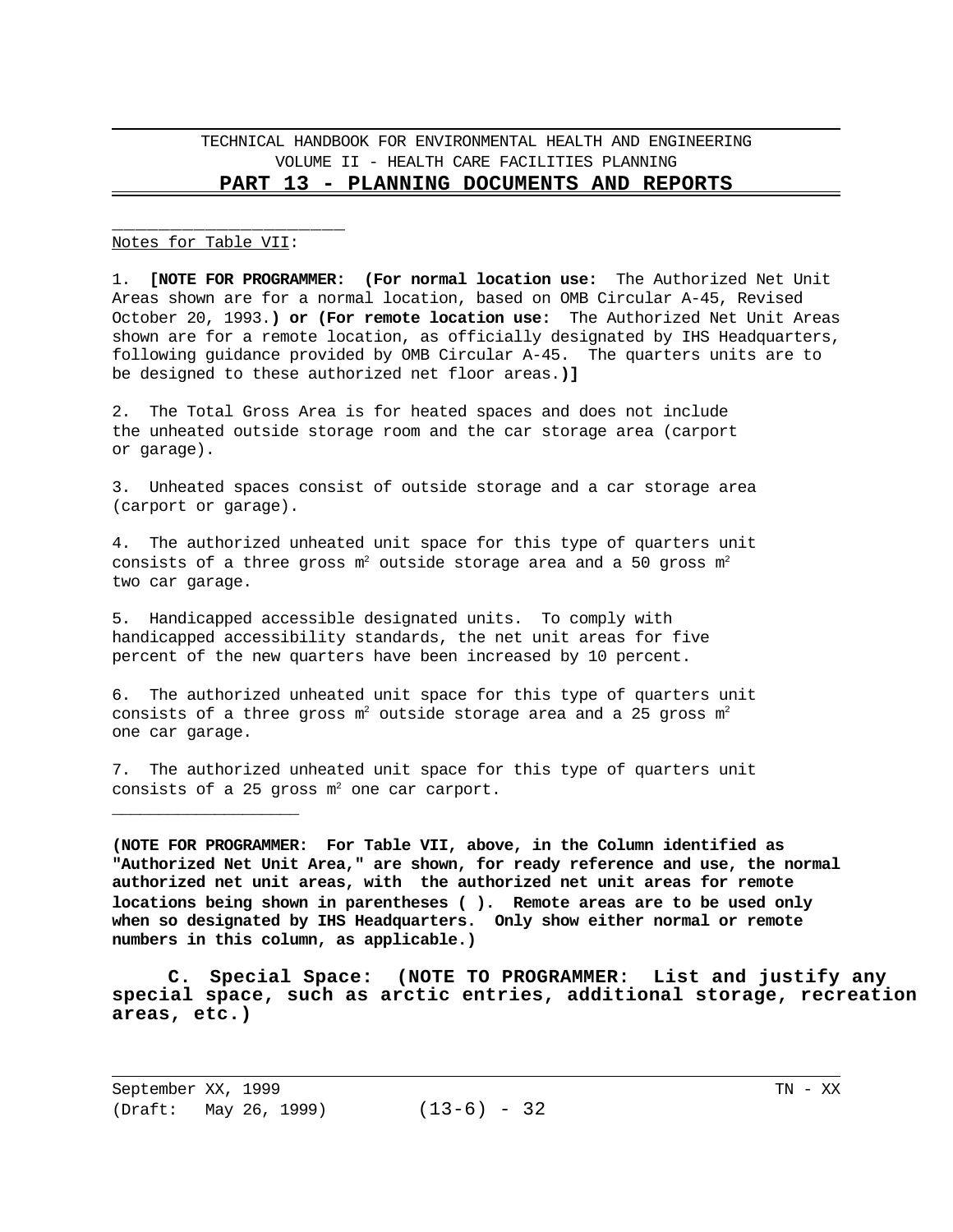# **PART 13 - PLANNING DOCUMENTS AND REPORTS**

**D. Project Schedule:** The estimated time schedule for the proposed quarters project, based on the IHS Budget Cost Estimating System, is as follows:

| Design           |                    | [Number of months] |
|------------------|--------------------|--------------------|
| Contract Bidding | [Number of months] |                    |
| Construction     |                    | [Number of months] |

**E. Cost Estimate:** The following cost estimate for the proposed quarters project is based on the above schedule and the IHS Budget Cost Estimating System:

| Design       |    | Amount l |  |
|--------------|----|----------|--|
| Construction |    | Amount   |  |
| Equipment    |    | Amount   |  |
| TOTAL.       | ST | Amount   |  |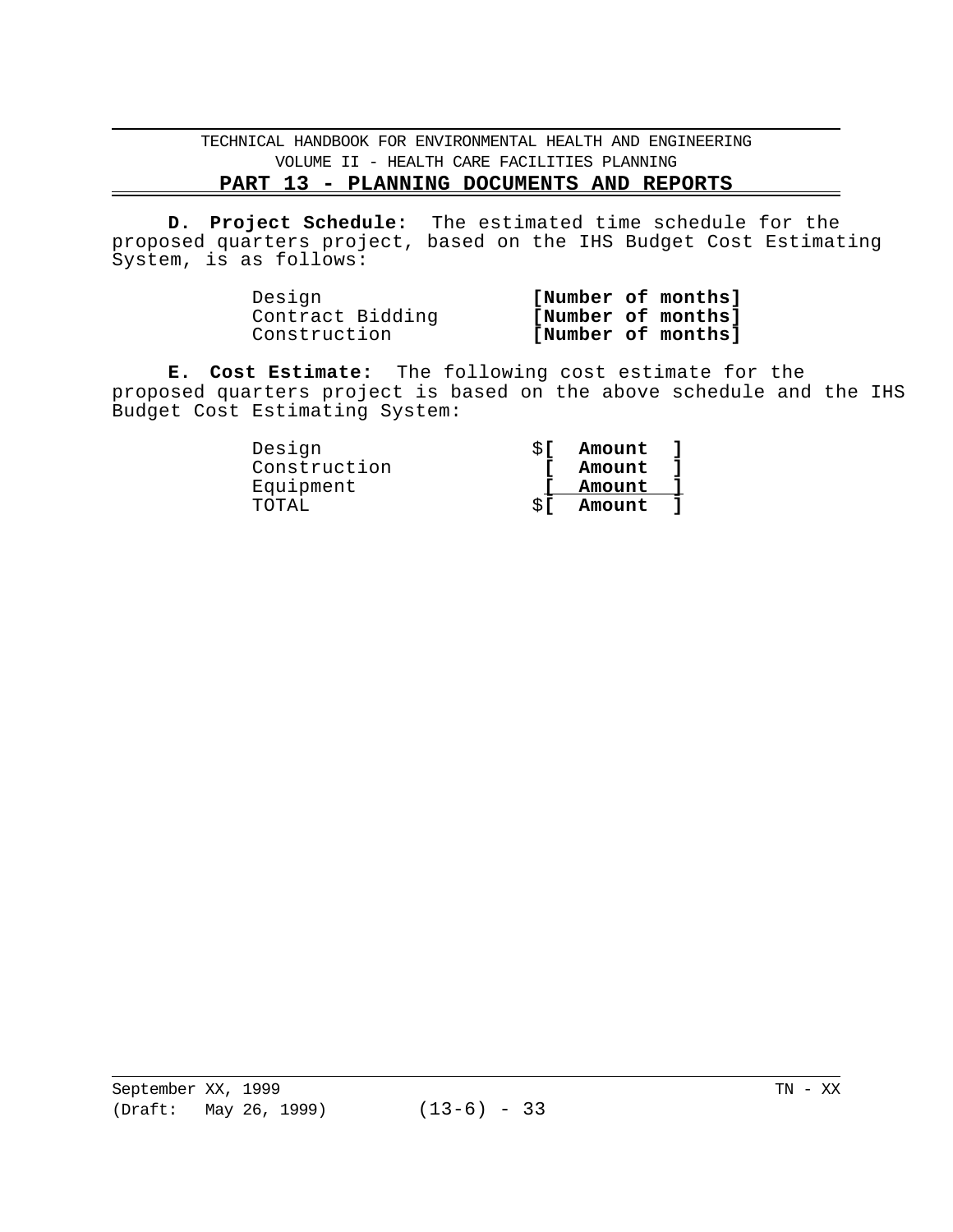#### **PART 13 - PLANNING DOCUMENTS AND REPORTS**

### **TAB A**

### **AREA, SERVICE UNIT, AND SITE MAPS**

**(NOTE TO PROGRAMMER: Provide map(s) showing location of new quarters units in relation to the health care facility, existing quarters units, local communities (75 road km or less), and any other features which will assist the reader in understanding this document.)** 

**(NOTE TO PROGRAMMER: If this document is attached as Tab H to a PJD for a health care facility, omit this tab.)**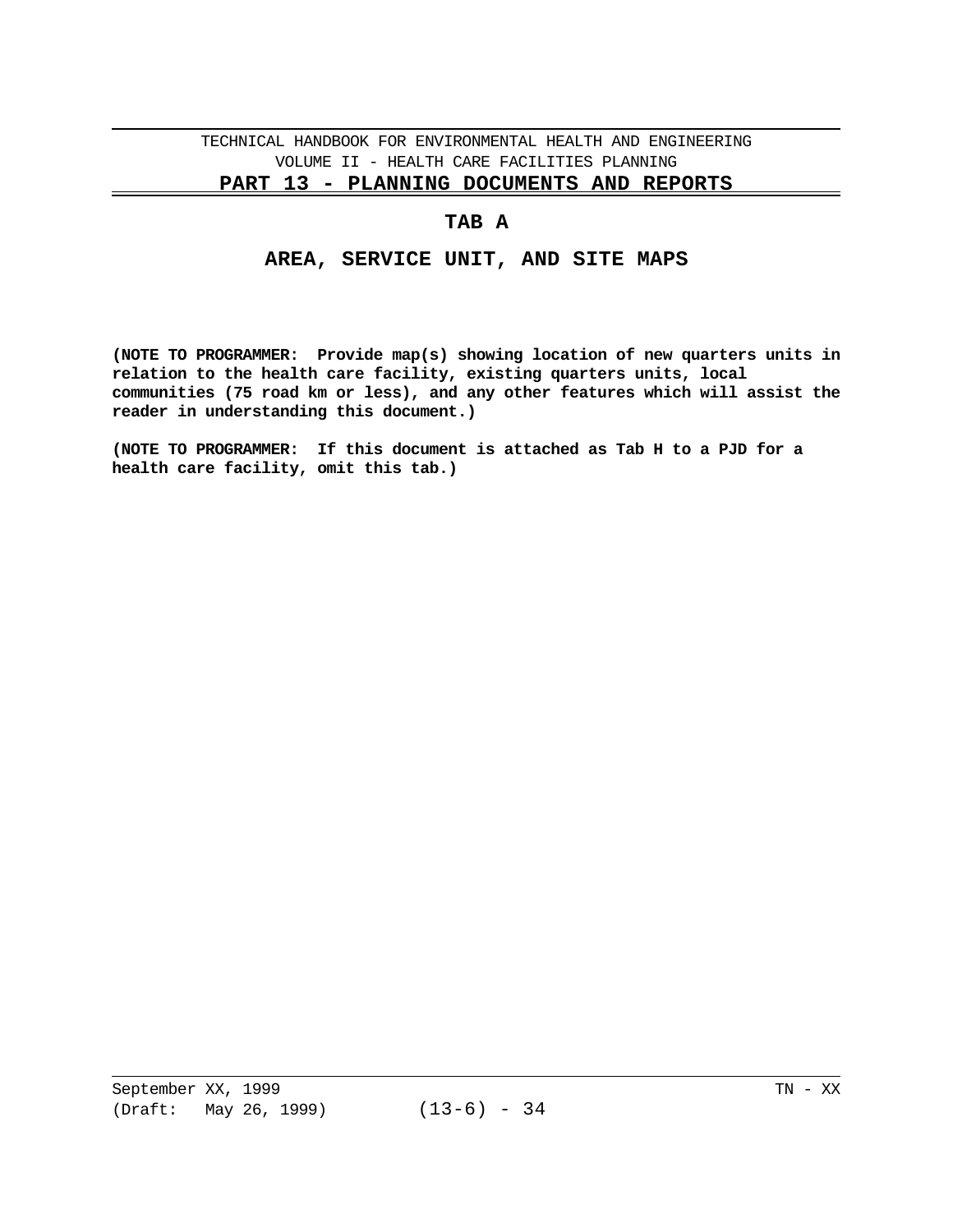**PART 13 - PLANNING DOCUMENTS AND REPORTS** 

# **TAB B [or TAB H APPENDIX 1]**

### **STAFFING ROSTER AND HOUSING PATTERN**

This tab **[**or **Tab H Appendix 1]** provides a complete listing of planned staffing positions for **[name of health care facility]**, and provides appropriate information about family sizes and sizes of quarters which are used to plan the needs for this project.

### **(or for a new facility where there are no existing housing units, use:)**

This tab **[**or **Tab H Appendix 1]** provides a complete listing of planned staffing positions for the proposed IHS **[type of health care facility]** at **[location]**. Information for Columns (5), (6), (7), and (8) is not provided since there is no existing staff for this new health care facility.

**(NOTE TO PROGRAMMER: The entries shown in this table are for illustration only. The actual table is to include the entire staffing roster, showing all filled, vacant and new positions.)** 

|              |                                   | POSITIO            |                                  | <b>OCCUPIE</b><br>D           |                              |                | NON-LOCAL<br>NO. OF<br><b>BEDROOMS</b> |  |  |  |
|--------------|-----------------------------------|--------------------|----------------------------------|-------------------------------|------------------------------|----------------|----------------------------------------|--|--|--|
| <b>ITEM</b>  | POSITION TITLE                    | N<br><b>STATUS</b> | <b>EMPLOYEE</b><br><b>STATUS</b> | <b>HOUSING</b><br><b>TYPE</b> | <b>FAMILY</b><br><b>SIZE</b> | <b>OCPD</b>    | <b>AUTH</b>                            |  |  |  |
| (1)          | (2)                               | (3)                | (4)                              | (5)                           | (6)                          | (7)            | (8)                                    |  |  |  |
|              | 11.0<br><b>ACUTE CARE NURSING</b> |                    |                                  |                               |                              |                |                                        |  |  |  |
| $\mathbf{1}$ | Chief of Services                 | FILLED             | NON-LOCAL                        | GQ                            | 5                            | 3              | 4                                      |  |  |  |
| 2            | Gen. Medical Off.                 | FILLED             | NON-LOCAL                        | GQ                            | 2                            | $\overline{2}$ | 1                                      |  |  |  |
| 3            | Nurse Midwife                     | FILLED             | LOCAL                            | LP                            |                              |                |                                        |  |  |  |
| 4            | Head Nurse                        | <b>VACANT</b>      | NON-LOCAL                        |                               |                              |                |                                        |  |  |  |
| 5            | Registered Nurse                  | NEW                | NON-LOCAL                        |                               |                              |                |                                        |  |  |  |
| 6            | Registered Nurse                  | FILLED             | LOCAL                            | LP                            |                              |                |                                        |  |  |  |
| 7            | Secretary                         | VACANT             | LOCAL                            |                               |                              |                |                                        |  |  |  |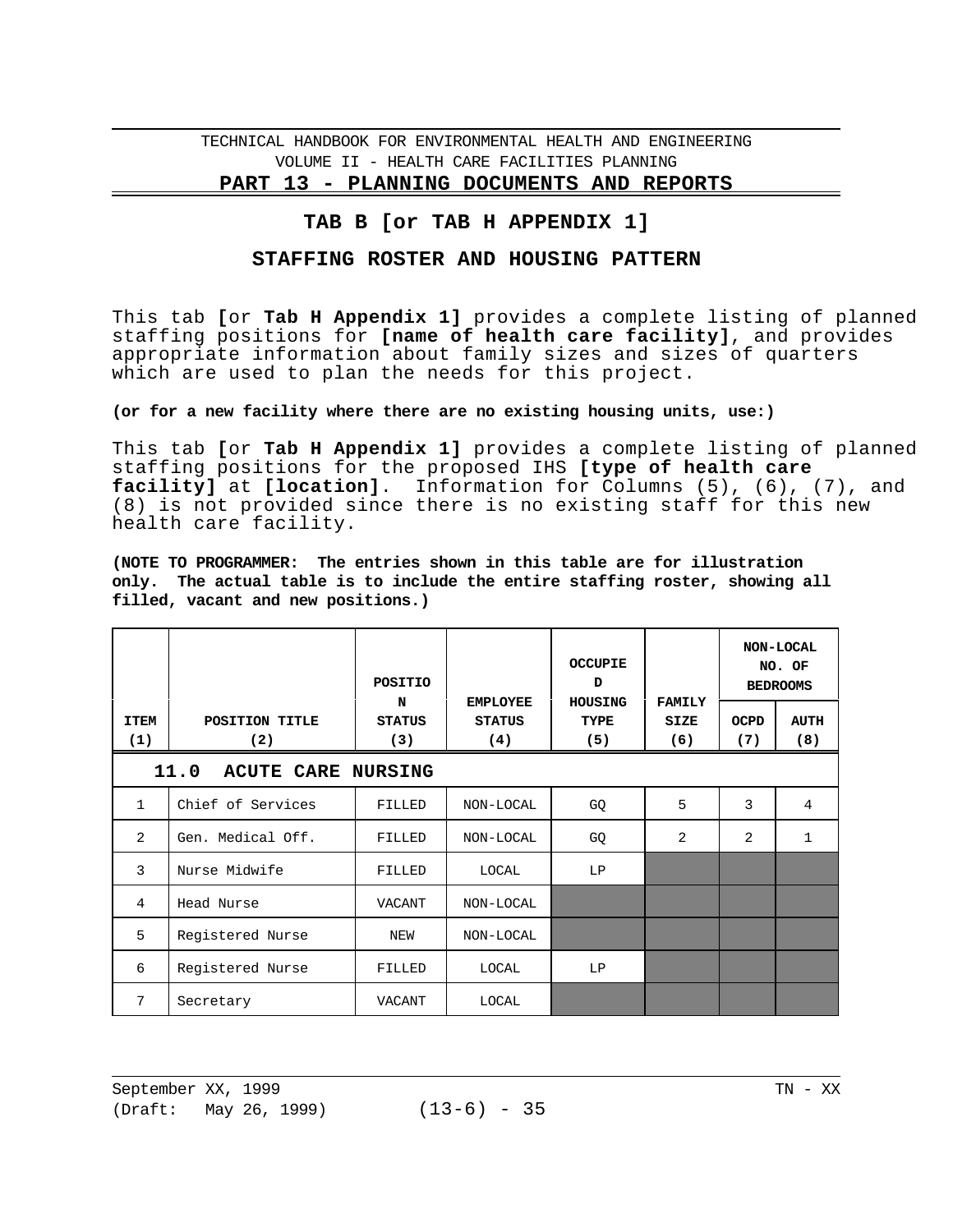### **PART 13 - PLANNING DOCUMENTS AND REPORTS**

|             |                                        | <b>POSITIO</b><br>N | <b>EMPLOYEE</b> | <b>OCCUPIE</b><br>D<br>HOUSING | <b>FAMILY</b> |                | NON-LOCAL<br>NO. OF<br><b>BEDROOMS</b> |
|-------------|----------------------------------------|---------------------|-----------------|--------------------------------|---------------|----------------|----------------------------------------|
| <b>ITEM</b> | POSITION TITLE                         | <b>STATUS</b>       | <b>STATUS</b>   | <b>TYPE</b>                    | <b>SIZE</b>   | <b>OCPD</b>    | <b>AUTH</b>                            |
| (1)         | (2)<br>21.0<br><b>LABORATORY</b>       | (3)                 | (4)             | (5)                            | (6)           | (7)            | (8)                                    |
|             |                                        |                     |                 |                                |               |                |                                        |
| 8           | Laboratory Tech.                       | FILLED              | NON-LOCAL       | GQ                             | 6             | $\overline{4}$ | $\overline{4}$                         |
| 9           | Medical Technician                     | NEW                 | LOCAL           |                                |               |                |                                        |
| 10          | Laboratory Worker                      | FILLED              | LOCAL           | LP                             |               |                |                                        |
| 11          | Clerk Typist                           | FILLED              | LOCAL           | LP                             |               |                |                                        |
|             | 32.0<br>AMBULATORY CARE - MEDICAL CARE |                     |                 | MODULE                         |               |                |                                        |
| 12          | Prim. Care<br>Provider                 | FILLED              | NON-LOCAL       | LP                             | 5             | 4              | 4                                      |
| 13          | Nurse Supervisor                       | FILLED              | NON-LOCAL       | NP                             | $\mathbf{1}$  | $\overline{2}$ | $\mathbf{1}$                           |
| 14          | Registered Nurse                       | <b>VACANT</b>       | NON-LOCAL       |                                |               |                |                                        |
| 15          | Registered Nurse                       | FILLED              | NON-LOCAL       | LP                             | 2             | 3              | 2                                      |
| 16          | Nursing Assistant                      | FILLED              | LOCAL           | LP                             |               |                |                                        |

Total NON-LOCAL: **[ ]**  Total LOCAL:**[ ]**  Facility Total: **[ ]** 

**(NOTE TO PROGRAMMER: To assist in the review, validation and analysis processes, this table should be sorted by department in the same order as shown in the POR for the health care facility.)** 

**(INFORMATION FOR PROGRAMMER ENTERING INFORMATION IN THIS TABLE:** 

**Column (2): Enter position title as used in the POR for the health care facility.** 

**Column (3): Enter either 'FILLED," "VACANT," or "NEW," in accordance with previous definitions.**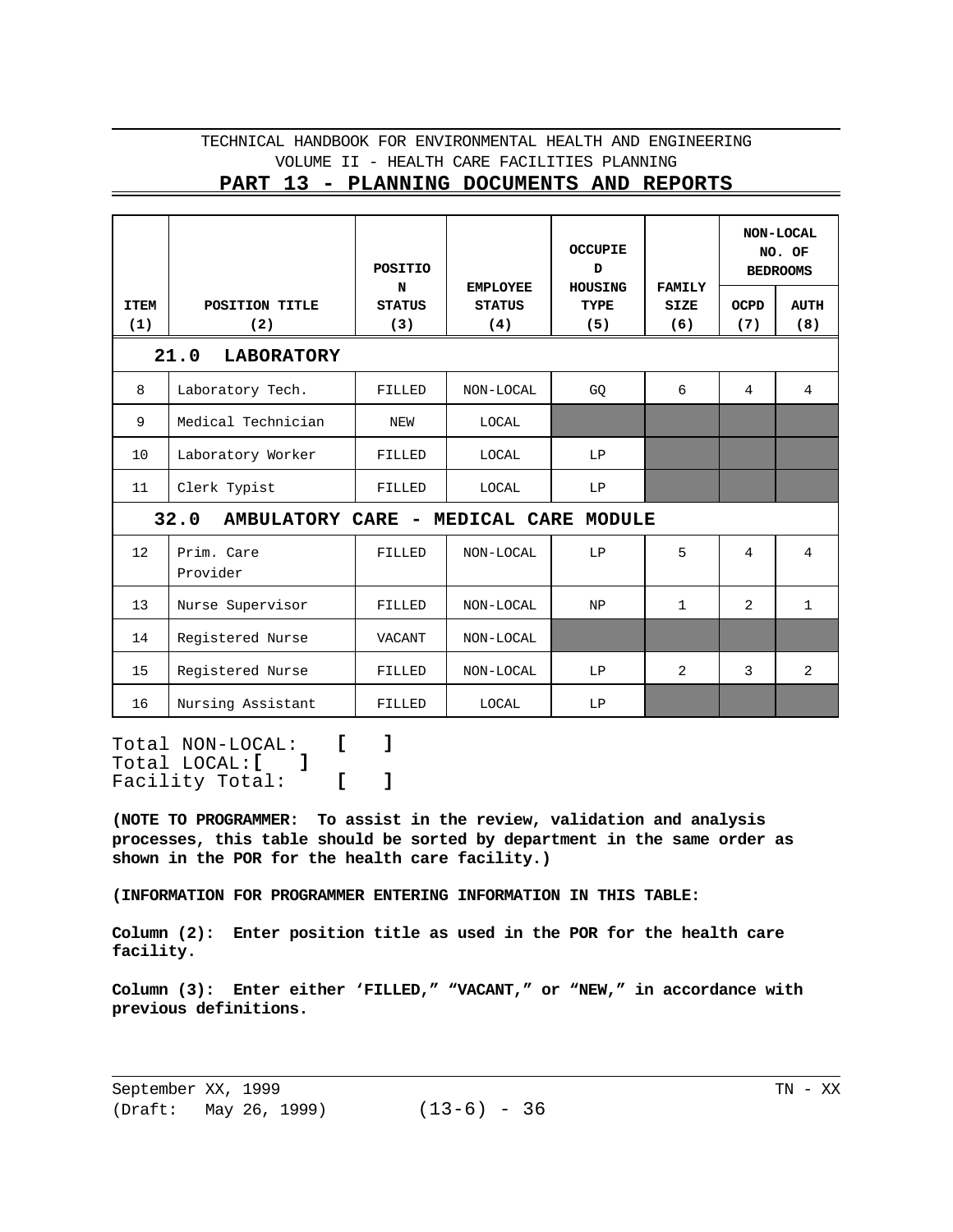#### **PART 13 - PLANNING DOCUMENTS AND REPORTS**

**Column (4): Enter either "NON-LOCAL" or "LOCAL," in accordance with previous definitions.** 

**Column (5): Enter either "GQ," "LP," or "NP," in accordance with previous definitions.** 

**Column (6): Enter total number of family members residing at the location of the health care facility.** 

**Column (7): For NON-LOCALs only, enter the actual number of bedrooms now in housing occupied by employee.** 

**Column (8): For NON-LOCALs only, enter number of bedrooms authorized by the assignment criteria provided by OMB and is specified in Chapter 13 - "Quarters Management Program" of the Indian Health Manual.**